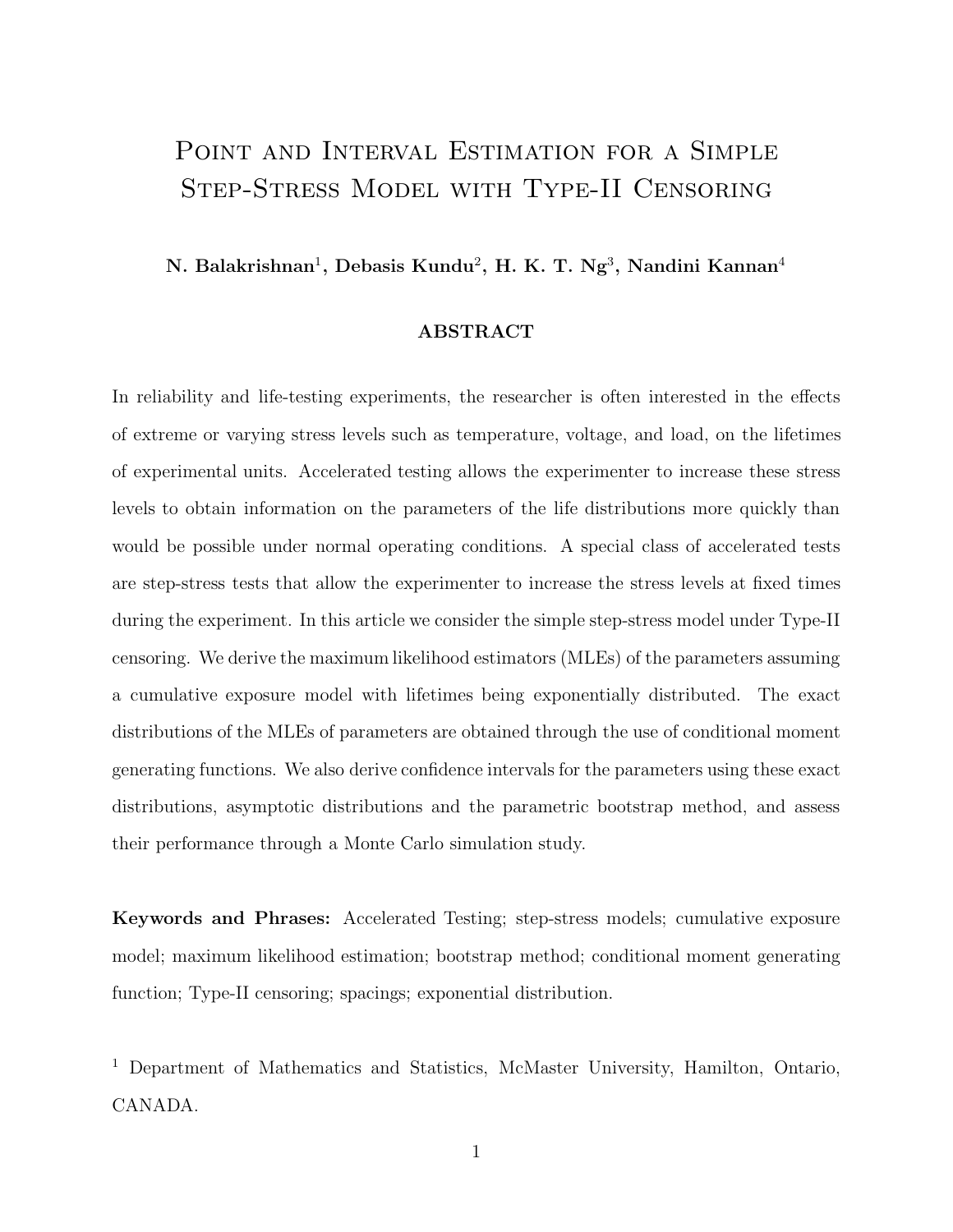Department of Mathematics, Indian Institute of Technology, Kanpur, INDIA.

Department of Statistical Science, Southern Methodist University, Dallas, Texas, USA.

 Department of Management Science and Statistics, The University of Texas at San Antonio, 1604 N.West Loop, San Antonio, Texas, USA.

**Corresponding Author:** N. Balakrishnan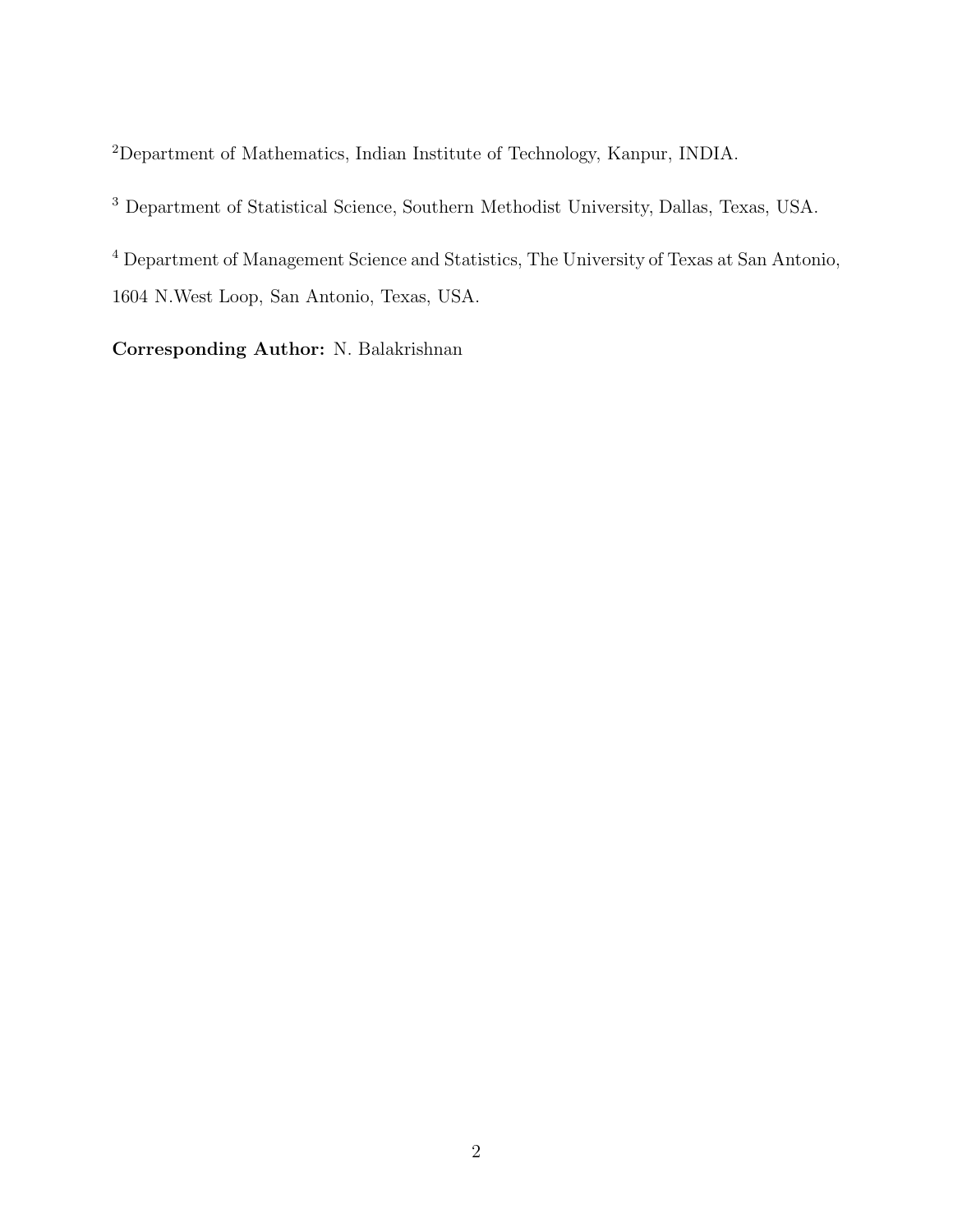### 1 INTRODUCTION

In industrial experiments, products that are tested are often extremely reliable with large mean times to failure under normal operating conditions. Consequently, with conventional life-testing experiments under either Type-I or Type-II censoring, it is almost impossible to obtain adequate information about the failure time distribution and its associated parameters. To overcome these problems, the experimenter may resort to accelerated testing wherein the units are subjected to higher stress levels than normal. The accelerated tests may be performed using constant stress or linearly increasing stress levels. Examples include assessing the effects of temperature, voltage, load, vibration etc. on the lifetimes of the product. This accelerated testing helps reduce the time to failure. The data collected from such an accelerated test may then be extrapolated to estimate the underlying distribution of failure times under normal conditions. This process requires a model relating the level of stress and the failure distributions. Some key references in the area of accelerated testing include Nelson and Meeker (1978), Meeker and Hahn (1985), Nelson (1990), Meeker and Escobar (1998), and Bagdonavicius and Nikulin (2002).

The step-stress experiment is a special case of accelerated testing that allows for different conditions at various intermediate stages of the experiment. Here, a random sample of *n* identical units are placed on a life test under an initial stress level of  $x_0$ . At fixed times  $\tau_1, \tau_2, \ldots, \tau_m$ , the stress levels are increased to  $x_1, \ldots, x_m$ , respectively. If we assume Type-II censoring, the experiment will terminate when a specified number of items  $r \leq n$  fail. If  $r$ is taken to be *n*, then a complete sample would be observed from the step-stress test.

We consider here a simple step-stress model with only two stress levels. This model has been extensively studied in the literature. Miller and Nelson (1983) and Bai, Kim and Lee (1989) determined the optimal time  $\tau$  at which to change the stress level from  $x_0$  to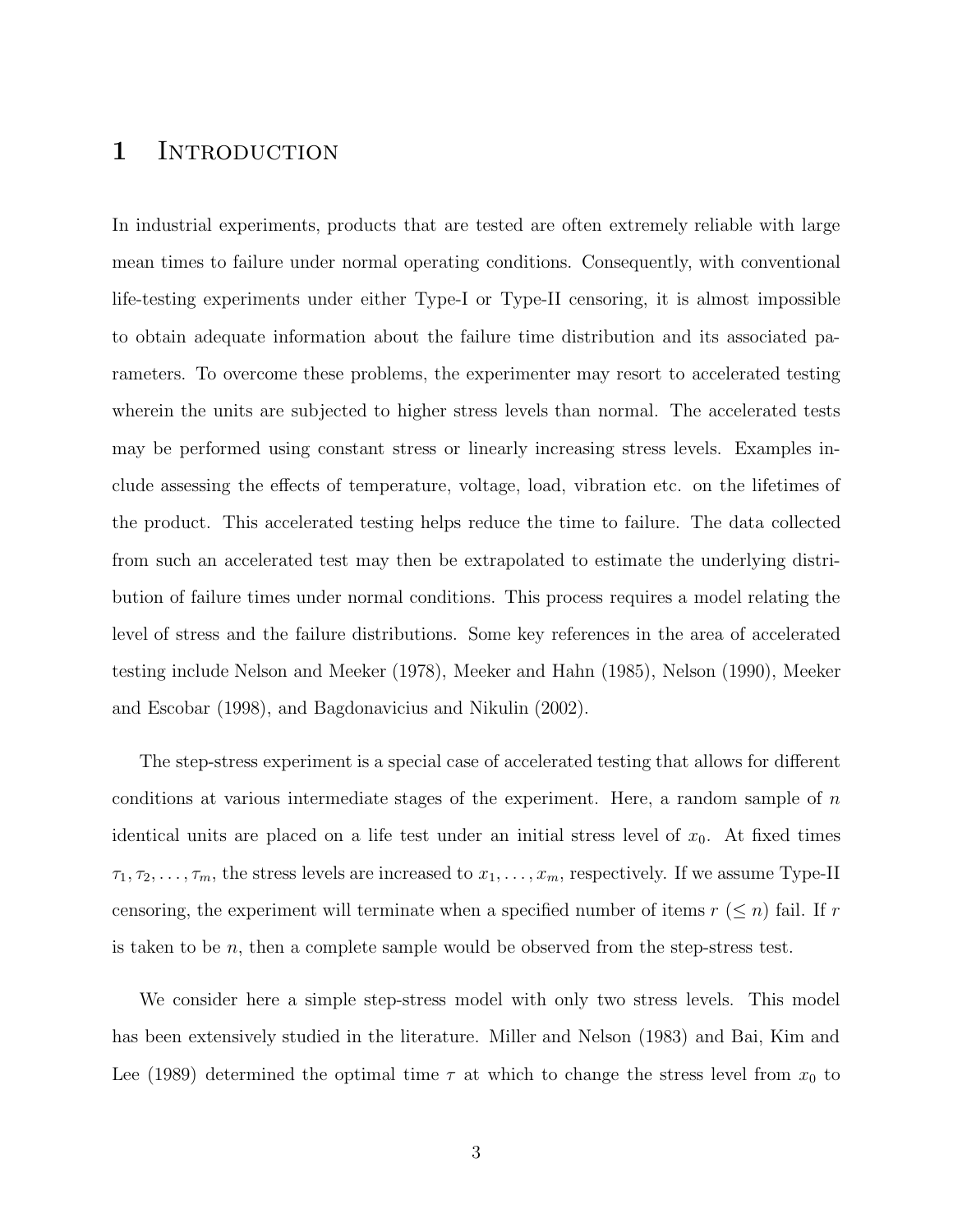*x*1. DeGroot and Goel (1979) developed a Bayesian framework for optimal tests. Khamis and Higgins (1998) considered a cumulative-exposure model similar to the constant-stress Weibull model. Xiong (1998) and Xiong and Milliken (1999) considered inference under the assumption of exponential lifetimes. However, in their work the distributions for the MLEs presented seem to be incorrect, due to the fact that the upper bound  $(\tau)$  for the failures that occur at the first stress level does not seem to have been accounted for. More specifically, once we are given that  $n_1 \geq 1$  failures occurred before  $\tau$ , it is evident that  $nt_{1:n}$ can not exceed  $n\tau$  and hence can not have an exponential distribution as claimed in Xiong (1998). Moreover, in this case, the order statistics  $t_{1:n}, t_{2:n}, \ldots, t_{n_1:n}$  are order statistics from right-truncated exponential distribution (as we have stated in Lemma 1) and hence the corresponding spacings are not distributed as exponential as claimed in Xiong (1998). Since these two (erroneous) results were used in Xiong's (1998) derivation, the distributions of the MLEs presented there are erroneous.

Xiong (1998) and Xiong and Milliken (1999) assumed that the mean life of an experimental unit is a log-linear function of the stress level. Based on this assumption, these authors developed inference for the two parameters of the corresponding log-linear link function. Watkins (2001) argued that it is preferable to work with the original exponential parameters, even though the log-linear link provides a simple reparametrization.

In this article, we consider the simple step-stress model under Type-II censoring based on exponential lifetimes. In Section 2, we present the MLEs of the parameters and their exact distributions are derived in Section 3. Using these distributions of the MLEs, we obtain the exact confidence intervals for the unknown parameters in Section 4. We also present the asymptotic distributions of the MLEs and the corresponding asymptotic confidence intervals, as well as confidence intervals based on the parametric bootstrap method. In Section 5, we evaluate the performance of these confidence intervals in terms of probability coverages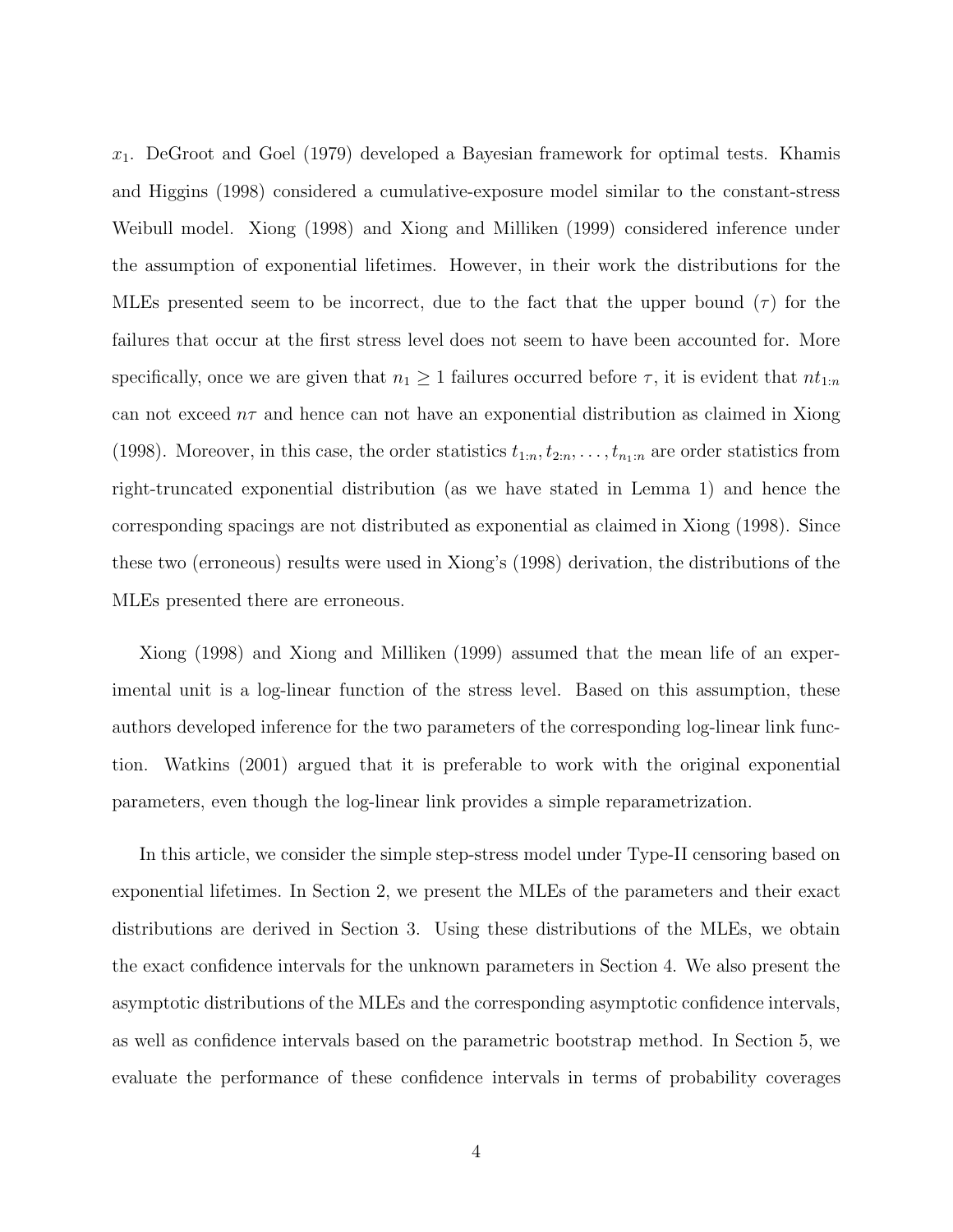through Monte Carlo simulations. Conclusions are finally drawn in Section 6.

## **2** Model Description and MLEs

Consider the following simple step-stress model: *n* identical units are placed on a life test and subjected to a stress level  $x_1$ . The experiment continues until a specified number of failures *r* is observed. Let  $\tau$  denote the fixed (known) time at which the stress level is increased. Let  $n_1$  be the number of failures that occur before  $\tau$  and  $n_2$  the number of failures that occur after  $\tau$ . If  $n_1 = r$ , the test is terminated; otherwise, the experiment continues under the same conditions until time  $\tau$ . At this time, the stress level is changed to  $x_2$  and the test continues until a total of *r* failures is observed. Let  $t_{1:n} < t_{2:n} < \ldots < t_{r:n}$  denote the ordered failure times. We further assume that the data come from a cumulative exposure model; see Nelson (1980, 1990). The cumulative exposure model relates the life distribution of the units at one stress level to the life distribution of the units at the next stress level. The model assumes that the residual life of the experimental units depends only on the cumulative exposure the units have experienced, with no memory of how this exposure was accumulated.

The lifetime distributions at stress levels  $x_1$  and  $x_2$  are assumed to be exponential with means  $\theta_1$  and  $\theta_2$ , respectively. Therefore, under the assumptions of the cumulative exposure model, the cumulative distribution function (CDF)  $G(t)$  is given by [Xiong (1998)]

$$
G(t) = \begin{cases} F_1(t) & \text{if } 0 < t < \tau \\ F_2\left(\frac{\theta_2}{\theta_1}\tau + t - \tau\right) & \text{if } \tau \le t < \infty \end{cases} \tag{2.1}
$$

where

$$
F_1(t) = 1 - e^{-\frac{t}{\theta_1}}
$$
 and  $F_2(t) = 1 - e^{-\frac{t}{\theta_2}}$ . (2.2)

The probability density function (PDF) is given by

$$
g(t) = \begin{cases} \frac{1}{\theta_1} e^{-\frac{t}{\theta_1}} & \text{if } 0 < t < \tau \\ \frac{1}{\theta_2} e^{-\frac{t-\tau}{\theta_2} - \frac{\tau}{\theta_1}} & \text{if } \tau \le t < \infty \end{cases} \tag{2.3}
$$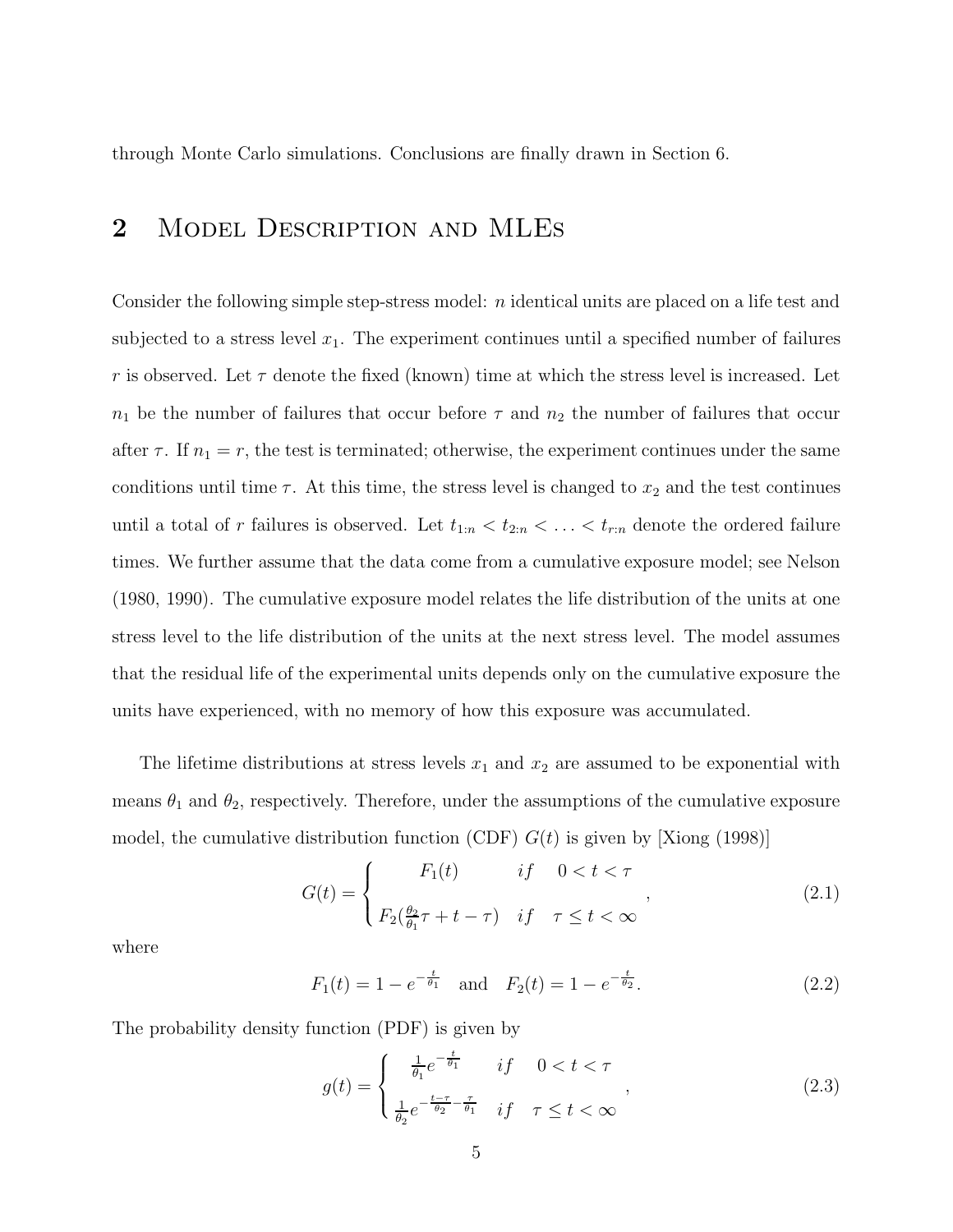From (2.3), it follows that the likelihood of the observed data  $t_{1:n} < \ldots < t_{r:n}$  is

$$
L(\theta_1, \theta_2) = \begin{cases} \frac{c_1}{\theta_1^r} e^{-\frac{1}{\theta_1} \left[ \sum_{i=1}^r t_{i:n} + (n-r)t_{r:n} \right]} & \text{if } n_1 = r\\ \frac{c_1}{\theta_2^r} e^{-\frac{1}{\theta_2} \left[ \sum_{i=1}^r \left( \frac{\theta_2}{\theta_1} \tau + t_{i:n} - \tau \right) + (n-r) \left( \frac{\theta_2}{\theta_1} \tau + t_{r:n} - \tau \right) \right]} & \text{if } n_1 = 0\\ \frac{c_2}{\theta_1^{n_1} \theta_2^{n_2}} e^{-\frac{1}{\theta_1} \left\{ \sum_{i=1}^{n_1} t_{i:n} + (n-n_1)\tau \right\} - \frac{1}{\theta_2} \left\{ \sum_{i=n_1+1}^r (t_{i:n} - \tau) + (n-r)(t_{r:n} - \tau) \right\}} & \text{if } 1 \le n_1 \le r - 1, \end{cases}
$$
\n
$$
(2.4)
$$

where  $c_1 = \frac{n!}{r!}$  and  $c_2 = \frac{n!}{n_1!(r-n_1)!}$ .

From the likelihood function in (2.4), the following observations are clear: If  $n_1 = r$ or  $n_1 = 0$ ,  $\sum_{i=1}^r t_{i:n} + (n-r)t_{r:n}$  is a complete sufficient statistic. If  $1 \leq n_1 \leq r-1$ ,  $(n_1, \sum_{i=1}^{n_1} t_{i:n}, \sum_{i=n_1+1}^{r} t_{i:n} + (n-r)t_{r:n})$  is a complete sufficient statistic. It is also evident that the MLE of  $\theta_1$  does not exist if  $n_1 = 0$ , and the MLE of  $\theta_2$  does not exist if  $n_1 = r$ . The MLEs of  $\theta_1$  and  $\theta_2$  exist only when  $1 \leq n_1 \leq r-1$  and may be obtained by maximizing the corresponding likelihood function. The MLEs are given by

$$
\hat{\theta}_1 = \frac{\sum_{i=1}^{n_1} t_{i:n} + (n - n_1)\tau}{n_1},\tag{2.5}
$$

$$
\hat{\theta}_2 = \frac{\sum_{i=n_1+1}^r (t_{i:n} - \tau) + (n-r)(t_{r:n} - \tau)}{r - n_1}.
$$
\n(2.6)

The solutions  $\hat{\theta}_1$  and  $\hat{\theta}_2$  represent the conditional MLEs of  $\theta_1$  and  $\theta_2$ , conditional on 1 ≤  $n_1 \leq r - 1$ . As pointed out by Watkins (2001), the estimates of  $\theta_1$  and  $\theta_2$  in (2.5) and (2.6) are the same as the estimates given in Xiong (1998). Even though the MLEs in (2.5) and (2.6) are the same as the estimates in Xiong (1998), the confidence intervals derived by Xiong (1998), however, seem to be in error. This can be readily observed by noting that, once we have given that  $n_1 \geq 1$  failures occurred before  $\tau$ ,  $nt_{1:n}$  cannot exceed  $n\tau$  and hence cannot have an exponential distribution as claimed in Xiong (1998). Moreover, in this case, the order statistics  $t_{1:n} \leq t_{2:n} \leq \cdots \leq t_{n_1:n}$  are order statistics from a right-censored exponential distribution (as we have stated in Lemma 1) and, therefore, the corresponding spacings are not exponentially distributed as claimed by Xiong (1998). Since these two are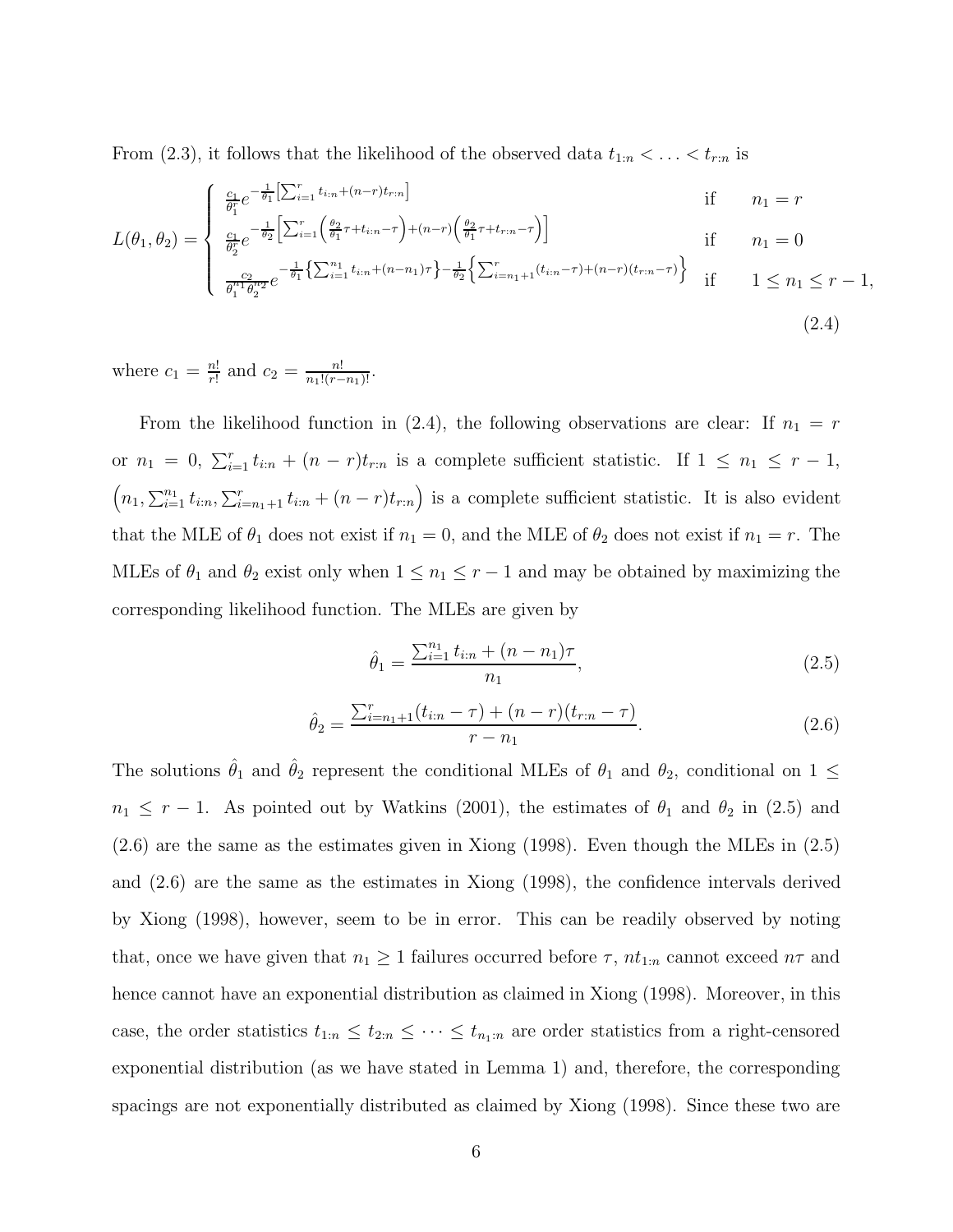used in Xiong's derivation of confidence intervals, the resulting confidence intervals are in error.

It is for this reason that in the following sections we present an exact method for deriving confidence intervals for  $\theta_1$  and  $\theta_2$  and also propose an approximate method which is simpler to use in case of large sample sizes.

## **3** Conditional Distribution of the MLEs

Since the derivation of the joint (conditional) PDF of  $\hat{\theta}_1$  and  $\hat{\theta}_2$  is extremely complicated, we will instead obtain the marginal (conditional) distributions of the estimators. The derivation will require the inversion of the conditional moment generating function (CMGF). For brevity, let us denote the CMGFs of  $\hat{\theta}_1$  and  $\hat{\theta}_2$  given  $1 \leq n_1 \leq r-1$  by  $M_1(t)$  and  $M_2(t)$ , respectively. Therefore,

$$
M_1(t) = E\left[e^{t\hat{\theta}_1} | 1 \le n_1 \le r - 1\right],\tag{3.1}
$$

$$
M_2(t) = E\left[e^{t\hat{\theta}_2} | 1 \le n_1 \le r - 1\right].
$$
\n(3.2)

To obtain the distribution of  $\hat{\theta}_1$ , we need to determine the CMGF in (3.1). We may write

$$
M_1(t) = \sum_{j=1}^{r-1} E\left[e^{t\hat{\theta}_1} | n_1 = j\right] \times P\left[n_1 = j | 1 \le n_1 \le r - 1\right].
$$

Note that the number of failures occurring before  $\tau$ , viz.  $n_1$  is a non-negative random variable with probability mass function (PMF) given by

$$
P[n_1 = j] = {n \choose j} \left(1 - e^{-\frac{\tau}{\theta_1}}\right)^j e^{-\frac{\tau}{\theta_1}(n-j)} = p_j \text{ (say) for } j = 0, 1, ..., n. \tag{3.3}
$$

We then have

$$
P\left[n_1 = j | 1 \le n_1 \le r - 1\right] = \frac{p_j}{\sum_{i=1}^{r-1} p_i}.\tag{3.4}
$$

In order to compute  $E\left(e^{t\hat{\theta}_1} | n_1 = j\right)$ , we need the lemmas presented in the Appendix.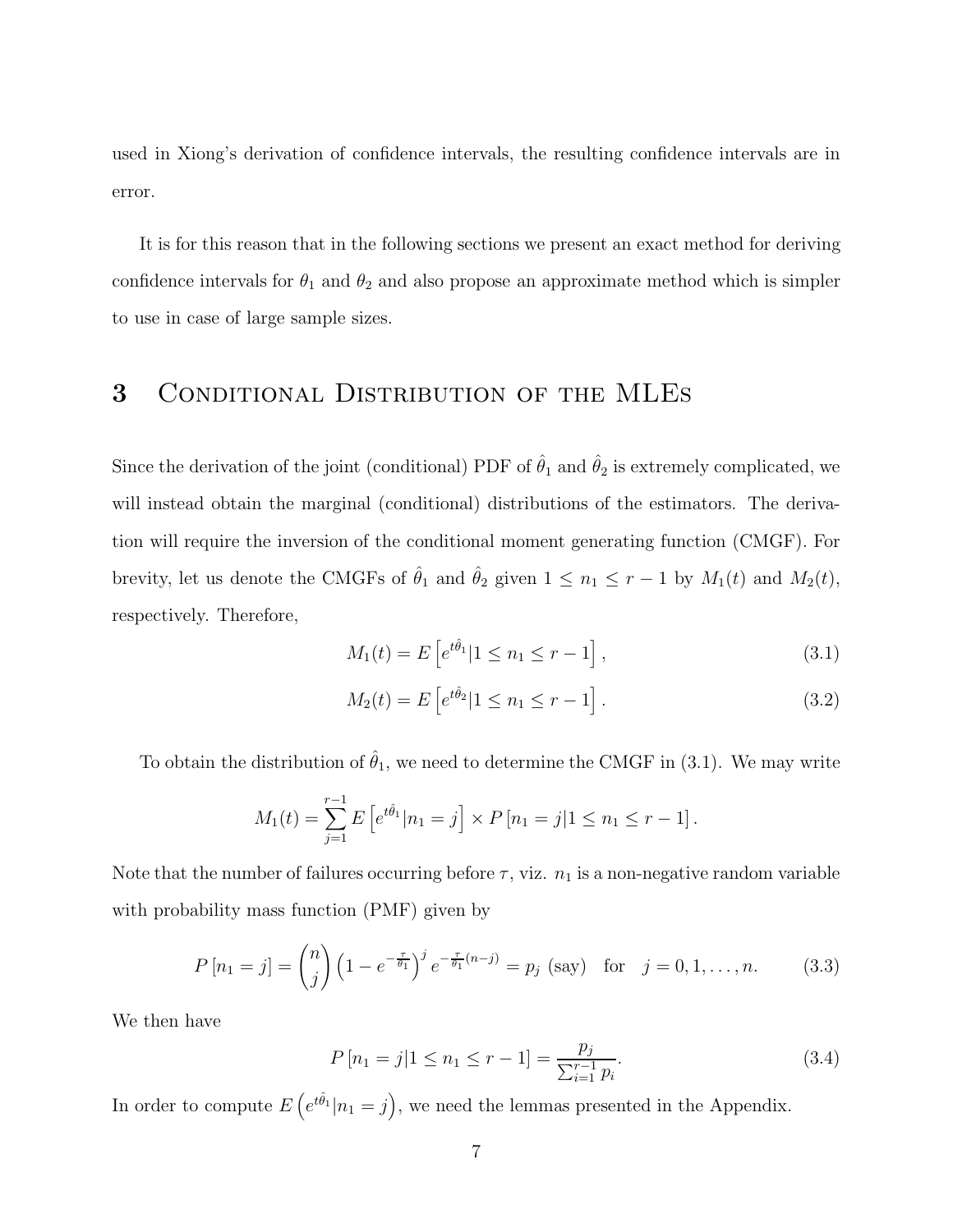Using Lemmas 1-3, we can establish the following theorem and the proof of which is presented in Appendix.

**Theorem 1.** The PDF of  $\hat{\theta}_1$ , conditional on  $1 \leq n_1 \leq r-1$ , is given by

$$
f_{\hat{\theta}_1}(t) = \sum_{j=1}^{r-1} \sum_{k=0}^{j} c_{j,k} f\left(t - \tau_{j,k}; j, \frac{j}{\theta_1}\right),
$$
\n(3.5)

where  $\tau_{j,k} = \frac{\tau}{j}(n-j+k)$  and

$$
c_{j,k} = \frac{(-1)^k}{\sum_{i=1}^{r-1} p_i} \binom{n}{j} \binom{j}{k} e^{-\frac{\tau}{\theta_1}(n-j+k)}.
$$

To compute  $M_2(t)$  as defined in  $(3.2)$ , we need Lemmas 4 and 5 presented in Appendix.

Over second main result, on the conditional PDF of  $\hat{\theta}_2$ , given that  $1 \leq n_1 \leq r-1$ , is as follows.

**Theorem 2:** Conditioned on  $1 \leq n_1 \leq r-1$ , the PDF of  $\hat{\theta}_2$  is given by

$$
f_{\hat{\theta}_2}(t) = \sum_{j=1}^{r-1} \frac{p_{r-j}}{\sum_{i=1}^{r-1} p_i} f\left(t; j, \frac{j}{\theta_2}\right).
$$
 (3.6)

It is of interest to note that the conditional PDF of  $\hat{\theta}_2$  is indeed a mixture of gamma densities.

### **3.1** Properties of the MLEs

From the two theorems in the previous subsection, we can derive some simple distributional properties of the MLEs.

**Theorem 3.** The first two moments of  $\hat{\theta}_1$  and  $\hat{\theta}_2$  are

$$
E(\hat{\theta}_1) = \sum_{j=1}^{r-1} \sum_{k=0}^{j} c_{j,k} (\tau_{j,k} + \theta_1),
$$
  

$$
E(\hat{\theta}_1^2) = \sum_{j=1}^{r-1} \sum_{k=0}^{j} c_{j,k} \left( \frac{(j+1)}{j} \theta_1^2 + \tau_{j,k}^2 + 2\theta_1 \tau_{j,k} \right),
$$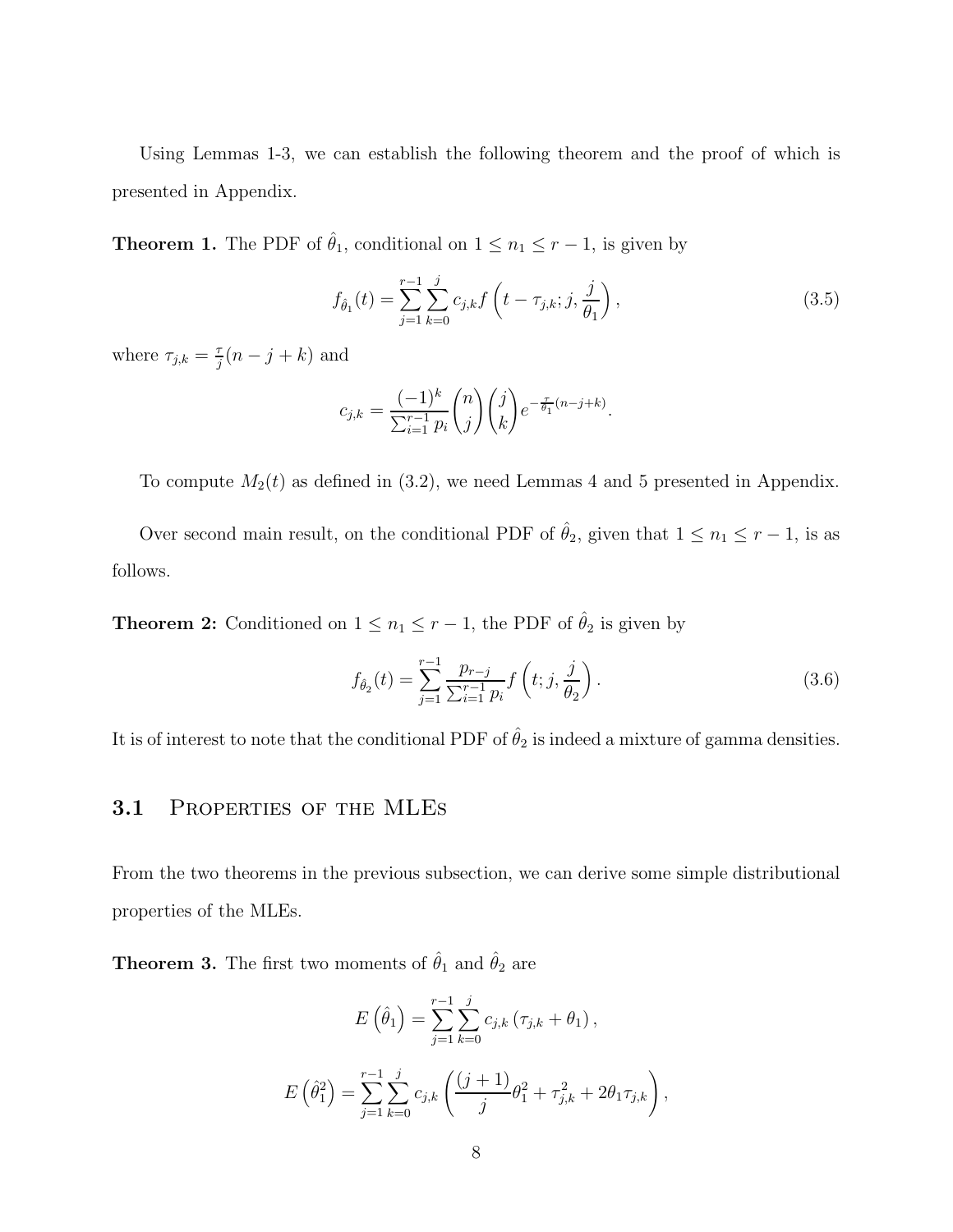$$
E(\hat{\theta}_2) = \theta_2 \sum_{j=1}^{r-1} \frac{p_{r-j}}{\sum_{i=1}^{r-1} p_i} = \theta_2,
$$
  

$$
E(\hat{\theta}_2^2) = \theta_2^2 \sum_{j=1}^{r-1} \frac{p_{r-j}}{\sum_{i=1}^{r-1} p_i} \times \frac{(j+1)}{j}.
$$

The expressions for the expected values clearly reveal that  $\hat{\theta}_1$  is a biased estimator of  $\theta_1$  while  $\hat{\theta}_2$  is an unbiased estimator of  $\theta_2$ . The expressions for the second moments can be used for finding standard errors of the estimates.

We can also obtain expressions for the tail probabilities by integrating the PDFs in  $(3.5)$ and (3.6). These expressions will be used to construct exact confidence intervals later in Section 4.

**Theorem 4.** The tail probability of  $\hat{\theta}_1$  is given by

$$
P_{\theta_1}(\hat{\theta}_1 \ge b) = \sum_{j=1}^{r-1} \sum_{k=0}^{j} c_{j,k} \Gamma\left(j, \frac{j}{\theta_1} < b - \tau_{j,k} > \right), \tag{3.7}
$$

where  $\langle x \rangle = \max\{x, 0\}$  and  $\Gamma(a, z) = \frac{1}{\Gamma(a)}$  $\int_{z}^{\infty} t^{a-1} e^{-t} dt$  is the incomplete gamma ratio. Similarly, the tail probability of  $\hat{\theta}_2$  is given by

$$
P_{\theta_2} \left[ \hat{\theta}_2 \ge b \right] = \sum_{j=1}^{r-1} \frac{p_{r-j}}{\sum_{i=1}^{r-1} p_i} \times \Gamma \left( j, \frac{bj}{\theta_2} \right). \tag{3.8}
$$

**Remark 1.** In the model considered above, we do not assume any relationship between the mean failure times under the two stress levels. There may, however, be situations where the mean times to failure are proportional to each other with a known proportionality constant, i.e.  $\theta_2 = \rho \theta_1$  for a known  $\rho$ . In this case, the MLE of  $\theta_1$  exists for all  $n_1$ , and its' exact distribution may be obtained explicitly.

**Remark 2.** We could also develop hypothesis tests for  $H_0: \theta_2 = \rho \theta_1$  for a known  $\rho$  using the likelihood ratio method.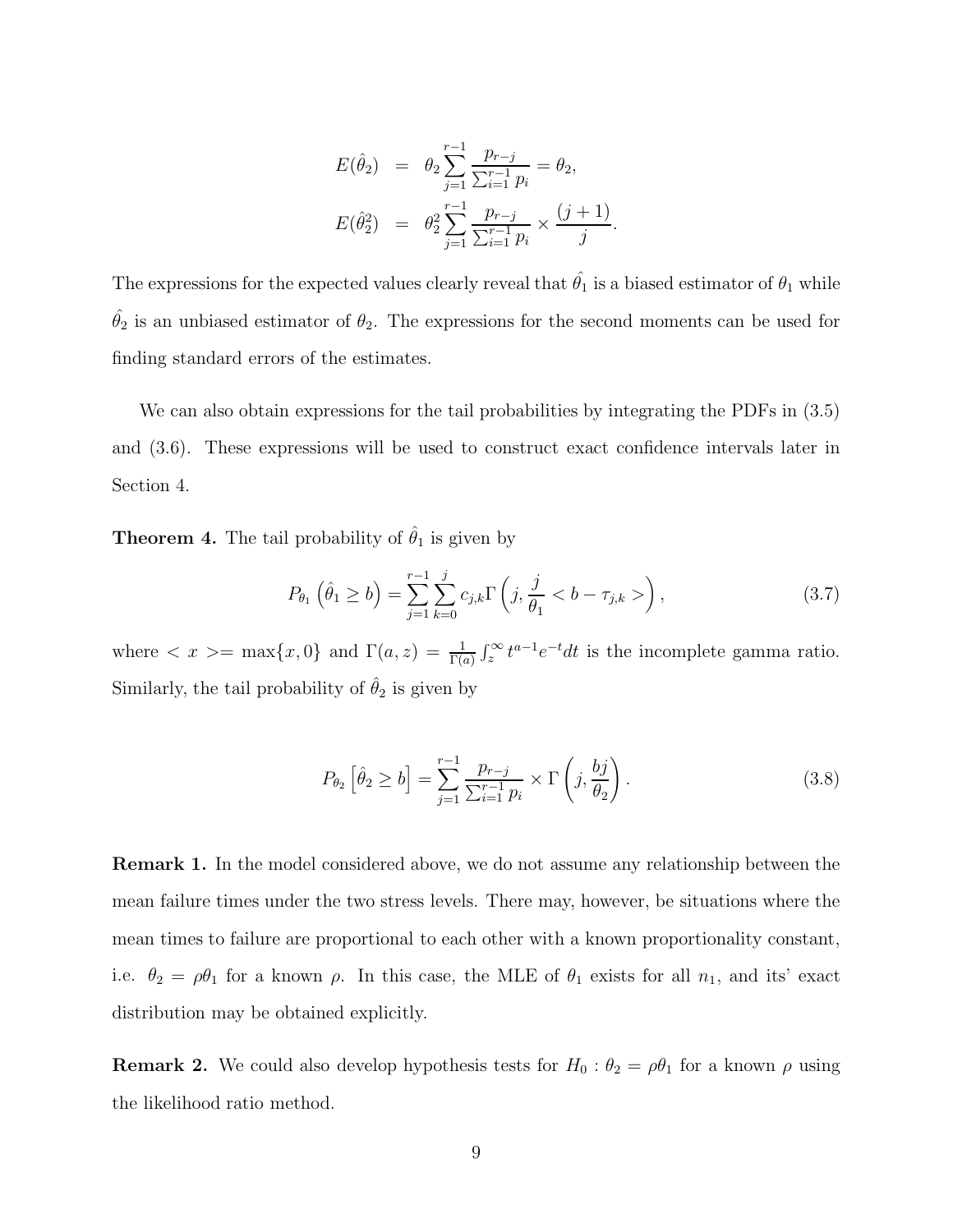## **4** Confidence Intervals

In this section, we propose different methods of constructing confidence intervals for the unknown parameters  $\theta_1$  and  $\theta_2$ . The first method is based on the exact conditional distributions of the MLEs derived in Section 3. The second method uses the asymptotic distributions of the estimators to obtain approximate confidence intervals for  $\theta_1$  and  $\theta_2$ . The last one is based on the parametric bootstrap method.

### **4.1 Exact Confidence Intervals**

To construct exact confidence intervals of  $\theta_1$  and  $\theta_2$ , we need the following assumptions:  $P_{\theta_1}(\hat{\theta}_1 \ge b)$  and  $P_{\theta_2}(\hat{\theta}_2 \ge b)$  are increasing functions of  $\theta_1$  and  $\theta_2$ , respectively. This assumption guarantees the invertibility of the pivotal quantities. Several authors including Chen and Bhattacharya (1988), Gupta and Kundu (1998), Kundu and Basu (2000), and Childs *et al.* (2003) have used this approach for constructing exact confidence intervals in different contexts. The method can be briefly described as follows:

Let  $c(\theta)$  be a function such that  $P_{\theta_1'}(\hat{\theta}_1 \ge c(\theta_1)) = \frac{\alpha}{2}$ . For  $\theta_1 < \theta_1'$ , we have

$$
P_{\theta_1'}(\hat{\theta}_1 \ge c(\theta_1')) = P_{\theta_1}(\hat{\theta}_1 \ge c(\theta_1)) \le P_{\theta_1'}(\hat{\theta}_1 \ge c(\theta_1)) = \frac{\alpha}{2},\tag{4.1}
$$

where the inequality is from the assumption that  $P_{\theta_1}(\hat{\theta}_1 \ge b)$  is an increasing function of *θ*<sub>1</sub>. Now, from (4.1) and the assumption stated above, it follows that  $c(\theta_1) < c(\theta_1')$ , which in turn implies that  $c(\theta)$  is an increasing function of  $\theta$ . Therefore,  $c^{-1}(\theta)$  exists uniquely, and is also an increasing function of  $\theta$ . From  $(4.1)$ , it follows that

$$
P_{\theta_1}(c^{-1}(\hat{\theta}_1) \le \theta_1) = 1 - \frac{\alpha}{2}.
$$

Therefore,  $\theta_{1L} = c^{-1}(\hat{\theta}_1)$  is the lower bound for the 100(1 – *α*)% confidence interval of  $\theta_1$ . Similarly, we obtain  $\theta_{1U} = d^{-1}(\hat{\theta}_1)$ , where  $d^{-1}(.)$  is the inverse of the function  $d(.)$  obtained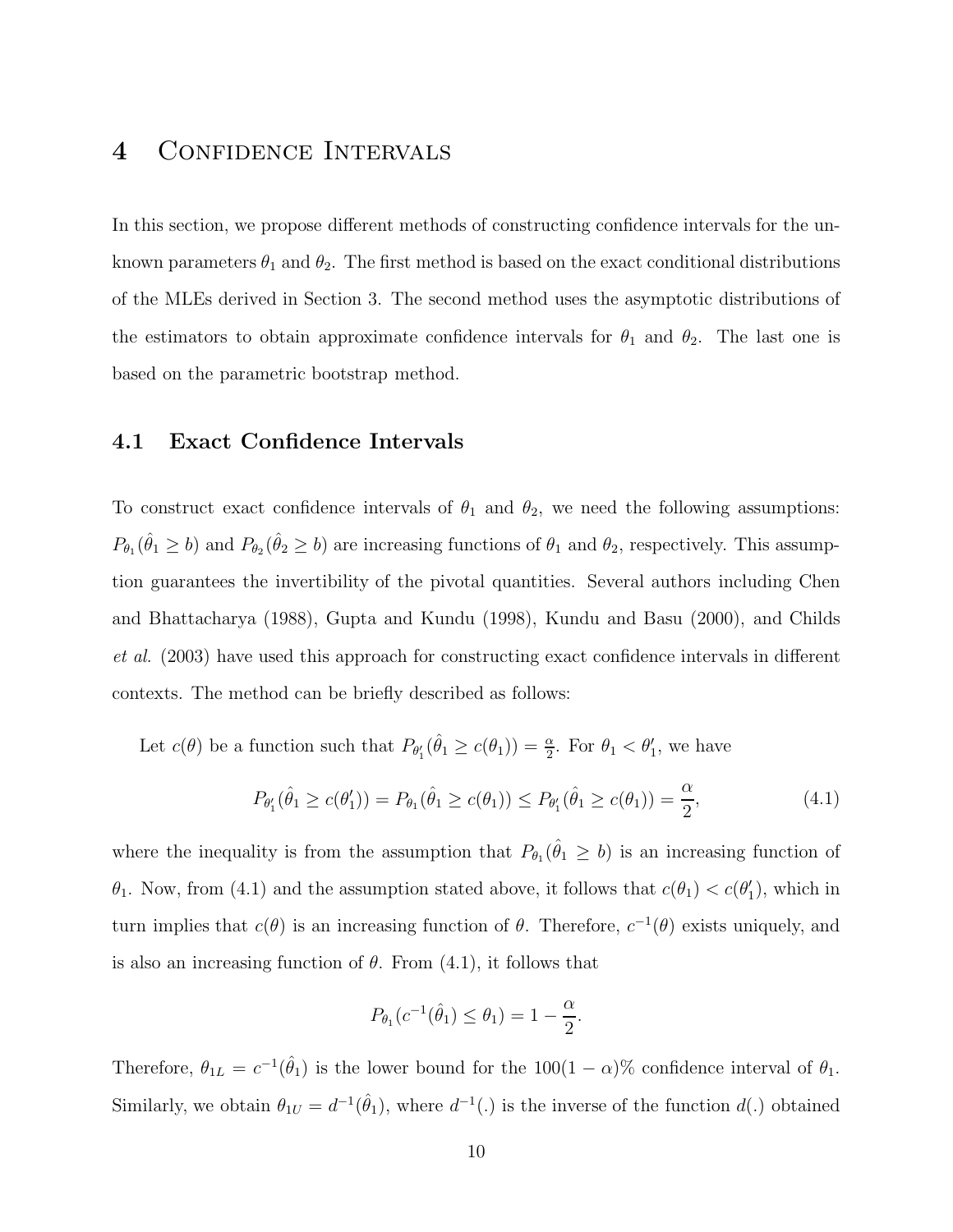as the solution of the equation

$$
P_{\theta_1}(\hat{\theta}_1 \le d(\theta_1)) = \frac{\alpha}{2}.
$$

Then  $(\theta_{1L}, \theta_{1U})$  is a 100(1 – *α*)% confidence interval for  $\theta_1$ . Since closed-form expressions for *c*(*.*) and *d*(*.*) are not available, we need to use iterative technique to compute these limits. Note that  $(\theta_{1L}, \theta_{1U})$  can be obtained as the solutions of the following non-linear equations:

$$
\frac{\alpha}{2} = \sum_{j=1}^{r-1} \sum_{k=0}^{j} \frac{(-1)^k}{\sum_{i=1}^{r-1} p_i(\theta_{1L})} {n \choose j} {j \choose k} e^{-\frac{\tau}{\theta_{1L}}(n-j+k)} \Gamma\left(j, \frac{j}{\theta_{1L}} < \hat{\theta}_1 - \tau_{j,k} >\right)
$$
  

$$
1 - \frac{\alpha}{2} = \sum_{j=1}^{r-1} \sum_{k=0}^{j} \frac{(-1)^k}{\sum_{i=1}^{r-1} p_i(\theta_{1U})} {n \choose j} {j \choose k} e^{-\frac{\tau}{\theta_{1U}}(n-j+k)} \Gamma\left(j, \frac{j}{\theta_{1U}} < \hat{\theta}_1 - \tau_{j,k} >\right)
$$
(4.2)

where, as before

$$
p_j(\theta_1) = {n \choose j} \left(1 - e^{-\frac{\tau}{\theta_1}}\right)^j e^{-\frac{\tau}{\theta_1}(n-j)}.
$$

Using a similar argument, a  $100(1 - \alpha)\%$  confidence interval for  $\theta_2$  say  $(\theta_{2L}, \theta_{2U})$  can be obtained as the solutions of the two non-linear equations

$$
\frac{\alpha}{2} = \sum_{j=1}^{r-1} \frac{p_{r-j}}{\sum_{i=1}^{r-1} p_i} \Gamma\left(j, \frac{\hat{\theta}_2 j}{\theta_{2L}}\right),\tag{4.3}
$$

$$
1 - \frac{\alpha}{2} = \sum_{j=1}^{r-1} \frac{p_{r-k}}{\sum_{i=1}^{r-1} p_i} \Gamma\left(j, \frac{\hat{\theta}_{2}j}{\theta_{2U}}\right).
$$
 (4.4)

Since the confidence interval for  $\theta_2$  involves  $\theta_1$ , which is unknown, we replace  $\theta_1$  by  $\hat{\theta}_1$  in the expression for  $p_i$ 's in  $(4.3)$  and  $(4.4)$ .

The procedure outlined above requires that, for fixed *b*,  $P_{\theta_1}[\hat{\theta}_1 \ge b]$  and  $P_{\theta_2}[\hat{\theta}_2 \ge b]$  be increasing functions of  $\theta_1$  and  $\theta_2$ , respectively. The complicated structure of these functions makes an analytical proof extremely difficult. Numerical results, however, show that the result is true and a heuristic justification along the line of Chen and Bhattacharya (1988) and Kundu and Basu (2000) may be provided. It is easy, however, to show that for a fixed  $\theta_1$ ,  $P_{\theta_2}[\hat{\theta}_2 \geq b]$  is an increasing function of  $\theta_2$ .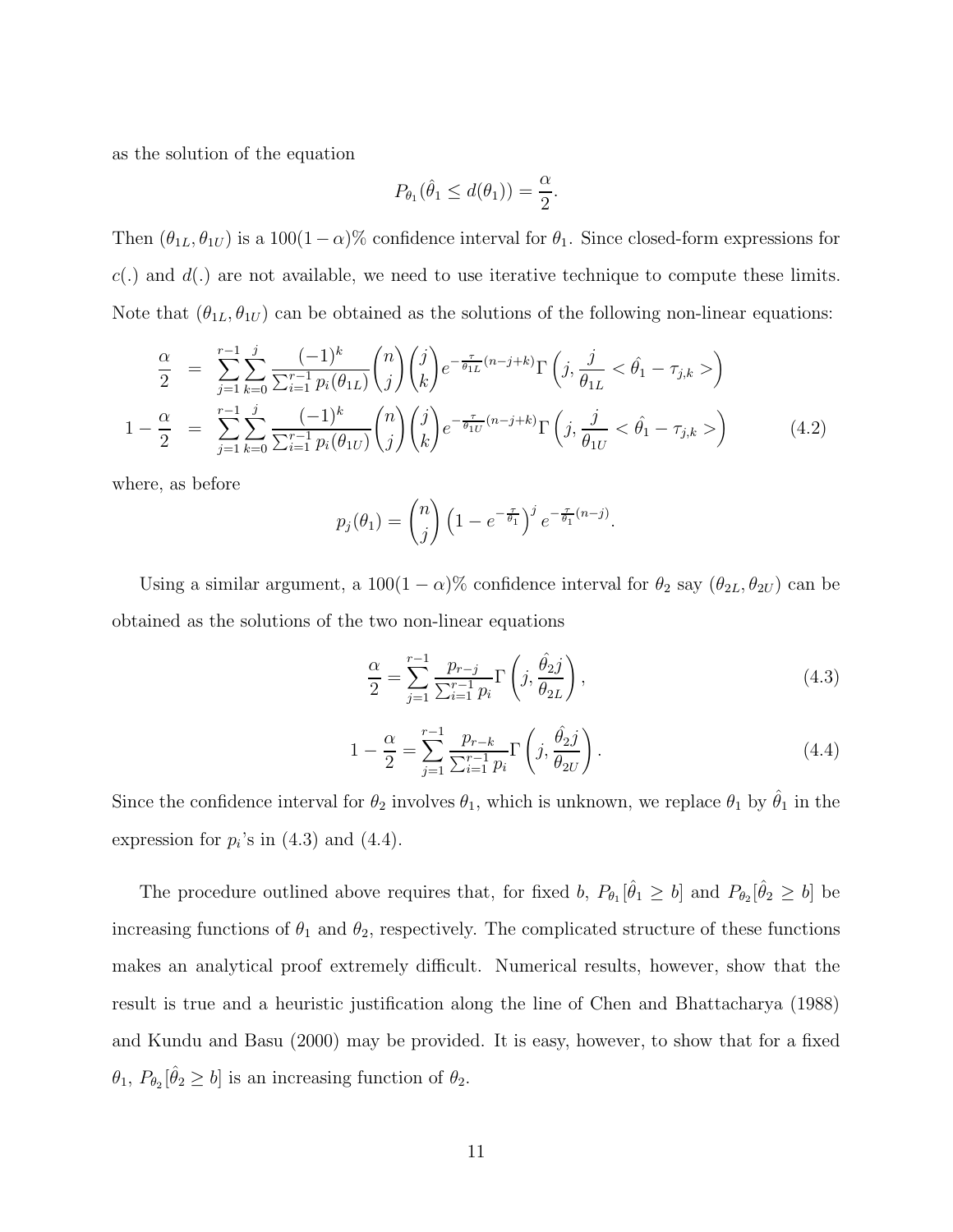### **4.2 Fisher Information Matrix**

Even though we have presented in the preceding subsection an exact method for constructing confidence intervals for  $\theta_1$  and  $\theta_2$ , we present in this subsection an approximate method due to its computational ease and also because it provides good probability coverages (close to those of exact confidence intervals) for large sample sizes (as will be shown in Section 5)

In this subsection, we obtain explicit expressions for elements of the Fisher information matrix of  $\theta_1$  and  $\theta_2$ . We can use the asymptotic normality of MLEs then to construct approximate confidence intervals for  $\theta_1$  and  $\theta_2$ .

Let  $\mathbf{I}(\theta_1, \theta_2) = (I_{ij}(\theta_1, \theta_2)), i, j = 1, 2$ , denote the Fisher information matrix of  $\theta_1$  and  $\theta_2$ , where

$$
I_{ij}(\theta_1, \theta_2) = -E \left[ \frac{\partial \ln L(\theta_1, \theta_2)}{\partial \theta_i \partial \theta_j} \right]
$$

We have

$$
I_{11}(\theta_1, \theta_2) = E\left[-\frac{n_1}{\theta_1^2} + \frac{2U_1}{\theta_1^3}\right],
$$
\n(4.5)

*.*

$$
I_{12}(\theta_1, \theta_2) = 0 = I_{21}(\theta_1, \theta_2),
$$
  
\n
$$
I_{22}(\theta_1, \theta_2) = E\left[-\frac{n_2}{\theta_2^2} + \frac{2U_2}{\theta_2^3}\right],
$$
\n(4.6)

where

$$
U_1 = \sum_{i=1}^{n_1} t_{i:n} + (n - n_1)\tau,
$$
\n(4.7)

$$
U_2 = \sum_{i=n_1+1}^{r} (t_{i:n} - \tau) + (n-r)(t_{r:n} - \tau).
$$
 (4.8)

From (4.5)-(4.8), the observed Fisher information matrix is given by

$$
\begin{bmatrix} Q_{11} & Q_{12} \\ Q_{21} & Q_{22} \end{bmatrix} = \begin{bmatrix} \frac{n_1}{\hat{\theta}_1^2} & 0 \\ 0 & \frac{n_2}{\hat{\theta}_2^2} \end{bmatrix}.
$$

The variances of  $\hat{\theta}_1$  and  $\hat{\theta}_2$  can be obtained through the observed information matrix as

$$
V_1 = \frac{\hat{\theta}_1^2}{n_1}
$$
 and  $V_2 = \frac{\hat{\theta}_2^2}{n_2}$ .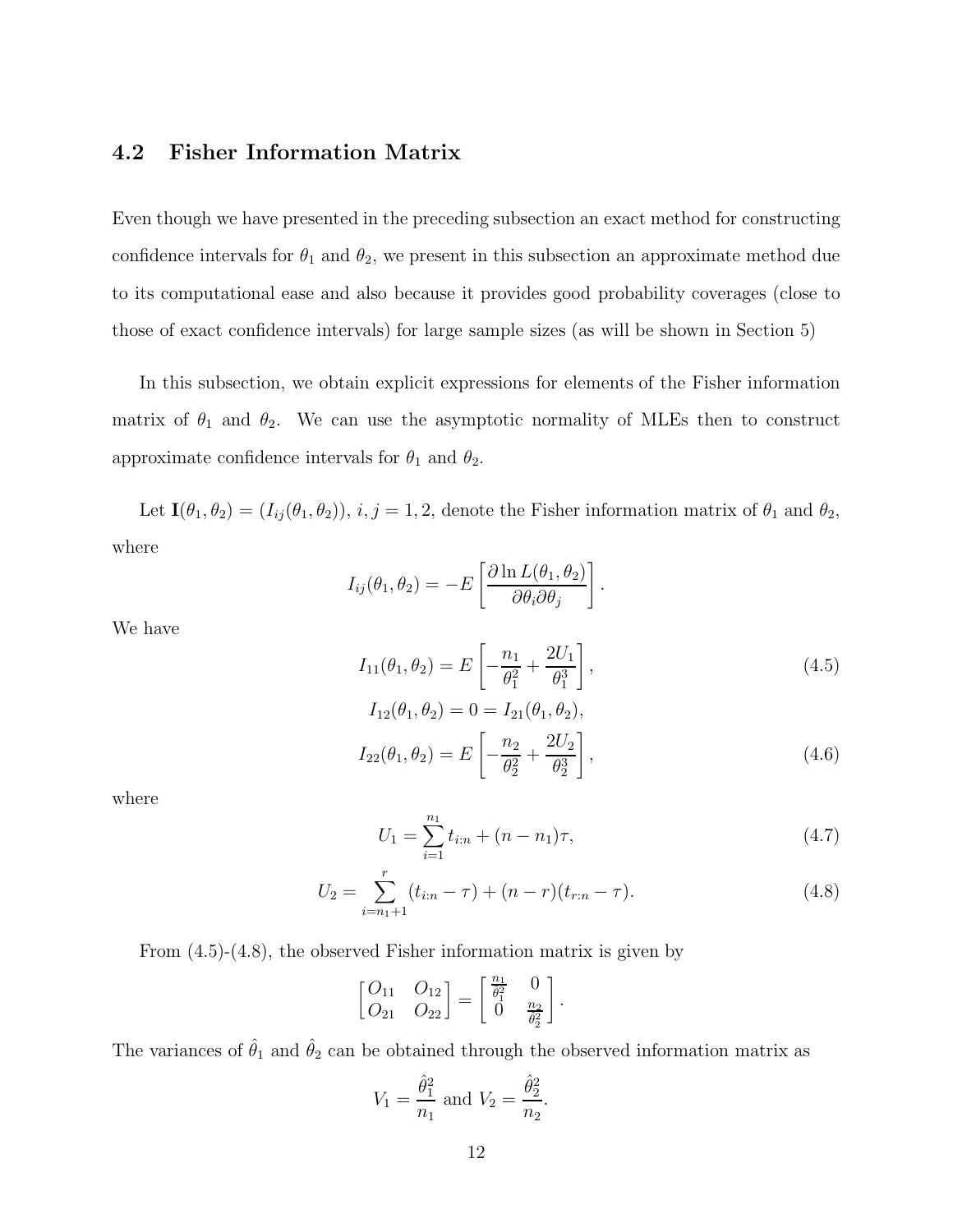The asymptotic distributions of the pivotal quantities  $\frac{\hat{\theta}_1 - E(\theta_1)}{\sqrt{V_1}}$  and  $\frac{\hat{\theta}_2 - E(\theta_2)}{\sqrt{V_2}}$  may then be used to construct  $100(1-\alpha)$ % confidence intervals for  $\theta_1$  and  $\theta_2$  respectively. The  $100(1-\alpha)$ % confidence interval for  $\theta_1$  and  $\theta_2$  are then given by

$$
\left[\hat{\theta}_1 - \left(\sum_{j=1}^{r-1} \sum_{k=0}^j c_{j,k} \tau_{j,k}\right) \pm z_{1-\frac{\alpha}{2}} \sqrt{V_1}\right]
$$

and

$$
\left[\hat{\theta}_2 \pm z_{1-\frac{\alpha}{2}}\sqrt{V_2}\right],
$$

respectively, where  $z_q$  is the  $q$ -th upper percentile of a standard normal distribution.

### **4.3 Bootstrap Confidence Intervals**

In this subsection, we construct confidence intervals based on the parametric bootstrap, using the bias-corrected and accelerated (BCA) percentile bootstrap method (see Efron and Tibshirani (1982, pp. 184-188)). To obtain the BCA percentile bootstrap confidence intervals for  $\theta_1$  and  $\theta_2$ , we use the following algorithm:

### **Parametric bootstrap:**

1. Based on the original sample  $\mathbf{t} = (t_{1:n}, t_{2:n}, \ldots, t_{r:n})$ , obtain  $\hat{\theta}_1$  and  $\hat{\theta}_2$ , the MLEs of  $\theta_1$ and  $\theta_2$ , respectively.

2. Simulate the first *r* order statistics from a sample of size *n* from uniform (0*,* 1) distribution,  $U_{1:n}, U_{2:n}, \ldots, U_{r:n}$ .

3. Find  $n_1$  such that  $U_{n_1:n} \leq 1 - \exp\left(-\frac{\tau}{\hat{\theta}_1}\right)$  $\Big) < U_{n_1+1:n}$ 

4. For  $j \leq n_1, T_{j:n} = -\hat{\theta}_1 \ln(1 - U_{j:n})$ . For  $j = n_1 + 1, \ldots, r, T_{j:n} = -\hat{\theta}_2 \ln(1 - U_{j:n}) +$  $\tau - \frac{\hat{\theta}_2}{\hat{\theta}_1} \tau.$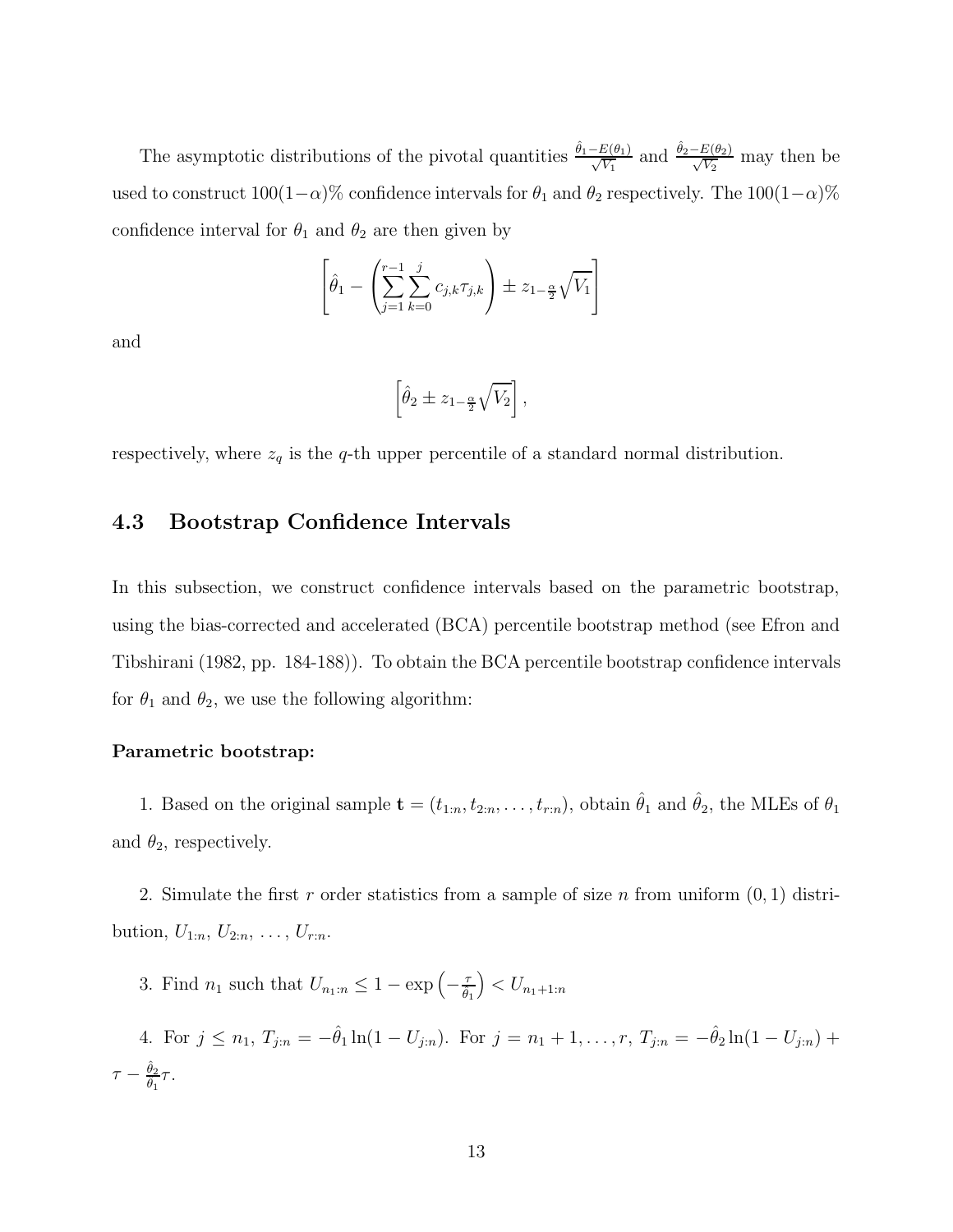5. Compute the MLEs of  $\theta_1$  and  $\theta_2$  based on  $T_{1:n}, T_{2:n}, \ldots, T_{n_1:n}, T_{n_1+1:n}, T_{n_1+2:n}, \ldots, T_{r:n}$ say  $\hat{\theta}_1^{(1)}$  and  $\hat{\theta}_2^{(1)}$ .

6. Repeat Steps 2 - 5 *B* times and obtain  $\hat{\theta}_1^{(1)}$ ,  $\hat{\theta}_2^{(1)}$ ,  $\hat{\theta}_1^{(2)}$ ,  $\hat{\theta}_2^{(2)}$ , ...,  $\hat{\theta}_1^{(B)}$ ,  $\hat{\theta}_2^{(B)}$ .

7. Arrange  $\hat{\theta}_1^{(1)}$ ,  $\hat{\theta}_1^{(2)}$ , ...,  $\hat{\theta}_1^{(B)}$  in ascending order and obtain  $\hat{\theta}_1^{[1]}$ ,  $\hat{\theta}_1^{[2]}$ , ...,  $\hat{\theta}_1^{[B]}$ . Similarly, arrange  $\hat{\theta}_2^{(1)}, \hat{\theta}_2^{(2)}, \ldots, \hat{\theta}_2^{(B)}$  in ascending order and obtain  $\hat{\theta}_2^{[1]}, \hat{\theta}_2^{[2]}, \ldots, \hat{\theta}_2^{[B]}$ .

A two-sided  $100(1 - \alpha)$ % BCA bootstrap confidence interval of  $\theta_i$ , say  $[\theta_{iL}^*, \theta_{iU}^*]$ , is then given by

$$
\theta_{iL}^* = \hat{\theta}_i^{([B\alpha_{1i}])}, \qquad \theta_{iU}^* = \hat{\theta}_i^{([B(1-\alpha_{2i})])}, i = 1, 2.
$$

where

$$
\alpha_{1i} = \Phi\left(\hat{z}_{0i} + \frac{\hat{z}_{0i} + z_{\frac{\alpha}{2}}}{1 - \hat{a}_i(\hat{z}_{0i} + z_{\frac{\alpha}{2}})}\right) \quad \text{and} \quad \alpha_{2i} = \Phi\left(\hat{z}_{0i} + \frac{\hat{z}_{0i} + z_{1-\frac{\alpha}{2}}}{1 - \hat{a}_i(\hat{z}_{0i} + z_{1-\frac{\alpha}{2}})}\right).
$$

Here,  $\Phi(\cdot)$  is the standard normal cumulative distribution function and the value of biascorrection  $\hat{z}_{0i}$  can be computed as

$$
\hat{z}_{0i} = \Phi^{-1}\left(\frac{\text{number of }\hat{\theta}_i^{(j)} < \hat{\theta}_i}{B}\right), \quad i = 1, 2,
$$

where  $\Phi^{-1}(\cdot)$  denotes the inverse function of standard normal cumulative distribution function; the acceleration  $\hat{a}_i$  is

$$
\hat{a}_i = \frac{\sum_{j=1}^r (\hat{\theta}_{i(\cdot)} - \hat{\theta}_{i(j)})^3}{6\left[\sum_{j=1}^r (\hat{\theta}_{i(\cdot)} - \hat{\theta}_{i(j)})^2\right]^{3/2}}, \quad i = 1, 2,
$$

where  $\hat{\theta}_{i(j)}$  is the MLE of  $\theta_i$  based on the original sample with the *j*-th observation  $t_{j:n}$ deleted (i.e. the jackknife estimate),  $j = 1, 2, ..., r$  and  $\hat{\theta}_{i(\cdot)} = \sum_{j=1}^{r} \hat{\theta}_{i(j)}/r$ .

We evaluate the performance of all these confidence intervals using a simulation study and an illustrative example in Section 5.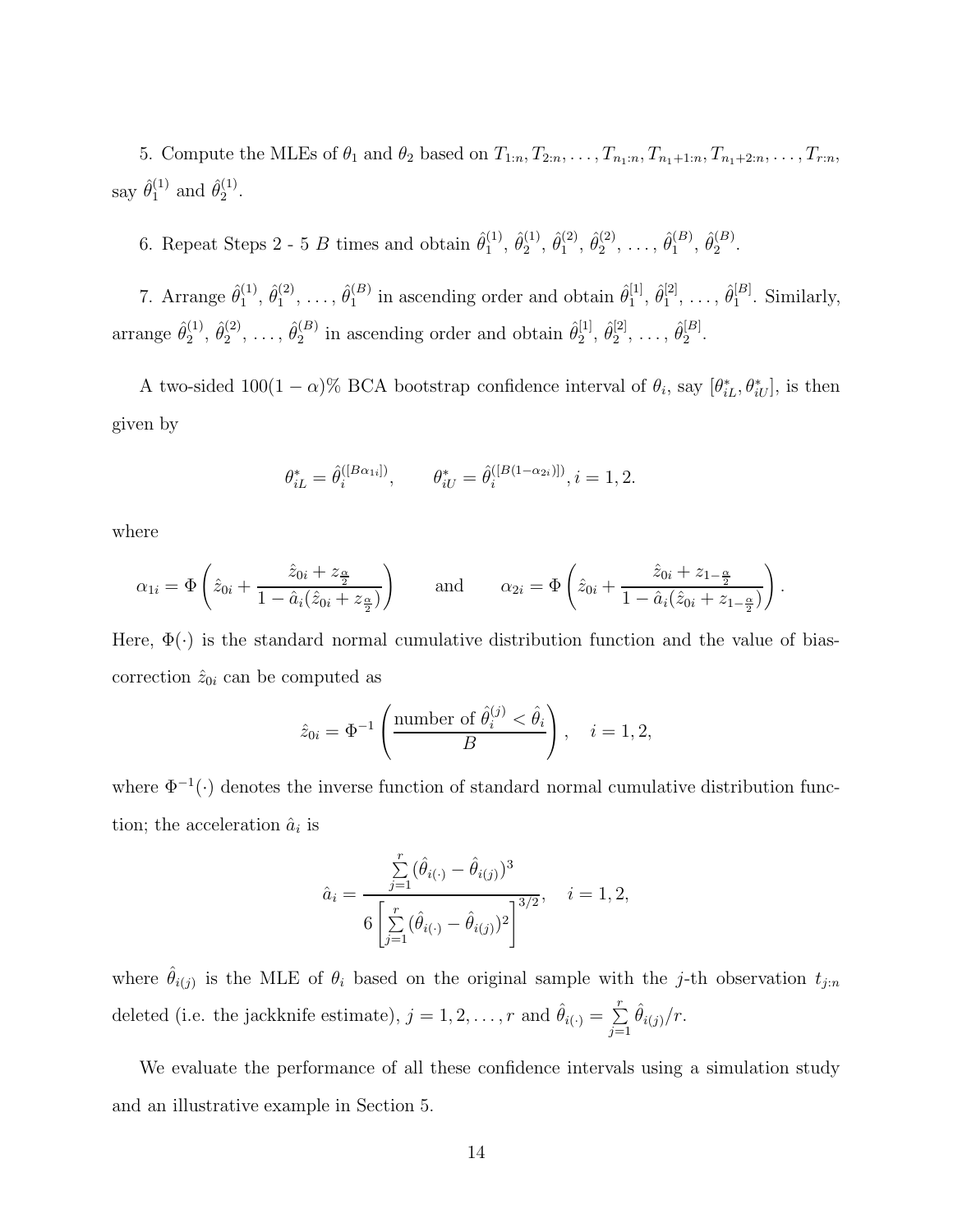## **5 Simulation Study**

To evaluate the performance of all the methods described in Section 4, we conducted a simulation study. The results for different *n*, *r* and  $\tau$  are presented in Tables 1 and 2. The results are based on an average over 1000 replications.

From the tables, we observe that while the exact confidence interval has its probability coverage to be quite close to the pre-fixed nominal level, the BCA bootstrap method has its probability coverage to be quite close to the fixed nominal level for  $\theta_2$  (see Tables 1 and 2) but the probability coverage for  $\theta_1$  is not satisfactory (see Table 1) though it improves slightly for large *n* (see Table 2), and the approximate method has its probability coverage to be quite different from the nominal level. Moreover, the probability coverages of the approximate methods are most often smaller than the nominal level. This indicates that the confidence intervals obtained by this method will most often be unduly narrower (see the results in Table 4, for example).

When  $\tau$  is small, there will be fewer failures before  $\tau$  and so inference for  $\theta_1$  will not be very precise. As  $\tau$  increases, the coverage probability for  $\theta_1$  gets closer to the nominal value, however the coverage probability for  $\theta_2$  moves away from the nominal value. This is to be expected, since large values of  $\tau$  would provide more information about  $\theta_1$  as compared to  $\theta_2$ . It is important to observe the performance of the approximate method. For all the nominal levels considered, the coverage probabilities are much lower for small values of  $\tau$ . A possible reason for this may be due to the fact that the exact distribution of the MLEs is highly skewed and hence, to use the asymptotic normality of the MLEs we require a much larger sample size. This is the reason why even for  $n = 35$  and  $r = 28$  in Table 2, the approximate method does not provide close results.

Based on this simulation study, we recommend the use of the exact method for any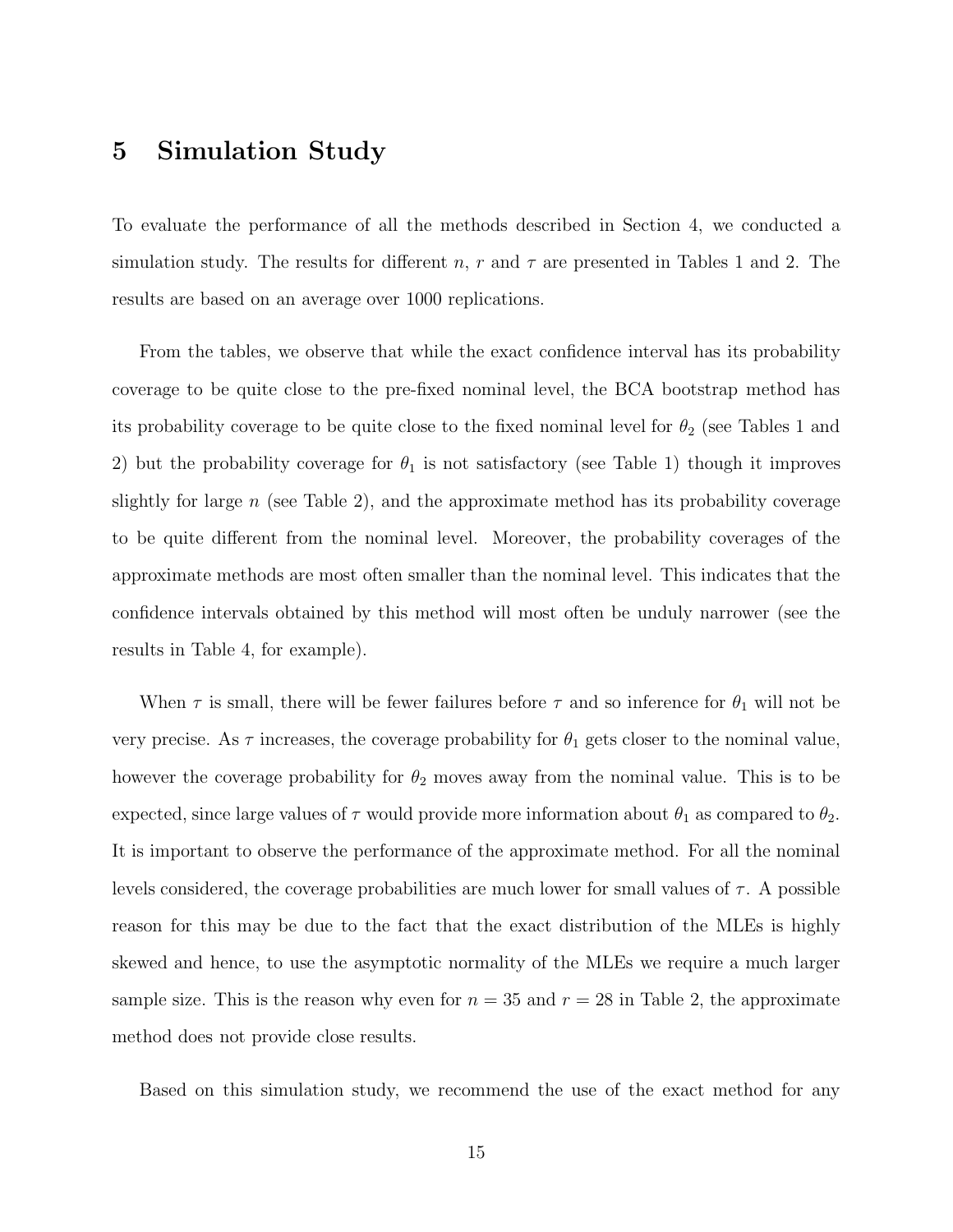| C.I. of $\theta_1$ | 90% C.I.    |           |       | 95\% C.I.   |           |       | 99% C.I.    |          |       |
|--------------------|-------------|-----------|-------|-------------|-----------|-------|-------------|----------|-------|
| $\tau$             | <b>Boot</b> | Approx    | Exact | <b>Boot</b> | Approx    | Exact | <b>Boot</b> | Approx   | Exact |
| $\mathbf 1$        | 97.7        | 74.0      | 93.6  | 99.0        | 74.7      | 95.8  | 99.9        | 91.7     | 98.9  |
| $\overline{2}$     | 98.5        | 83.6      | 88.0  | 99.6        | 84.3      | 94.6  | 100.0       | 93.2     | 99.1  |
| 3                  | 85.4        | 83.5      | 89.0  | 85.7        | 86.6      | 94.0  | 96.8        | 92.0     | 98.8  |
| $\overline{4}$     | 84.2        | 81.8      | 88.4  | 92.1        | 87.0      | 94.2  | 94.5        | 93.7     | 98.5  |
| $\overline{5}$     | 93.8        | 85.4      | 91.4  | 96.8        | 89.0      | 95.8  | 97.8        | 93.6     | 98.9  |
| 6                  | 95.3        | 87.1      | 90.7  | 97.3        | 89.8      | 95.8  | 99.0        | 95.3     | 99.0  |
| C.I. of $\theta_2$ |             | 90\% C.I. |       |             | 95\% C.I. |       |             | 99% C.I. |       |
| $\tau$             | <b>Boot</b> | Approx    | Exact | <b>Boot</b> | Approx    | Exact | <b>Boot</b> | Approx   | Exact |
| 1                  | 90.7        | 88.7      | 90.9  | 94.8        | 92.8      | 95.8  | 97.4        | 96.2     | 99.5  |
| $\overline{2}$     | 90.1        | 86.1      | 90.5  | 94.3        | 91.1      | 95.8  | 98.1        | 95.0     | 99.5  |
| 3                  | 89.8        | 87.1      | 91.9  | 94.2        | 91.0      | 96.1  | 97.6        | 95.4     | 99.7  |
| $\overline{4}$     | 89.4        | 86.2      | 90.5  | 94.5        | 90.2      | 96.1  | 97.7        | 94.5     | 99.8  |
| 5                  | 89.7        | 86.6      | 91.0  | 93.8        | 89.9      | 96.0  | 97.8        | 93.7     | 100.0 |
| 6                  | 88.3        | 84.7      | 91.0  | 93.4        | 87.4      | 96.2  | 97.4        | 92.5     | 99.9  |

Table 1: Estimated coverage probabilities (in  $\%$ ) based on 1000 simulations with  $\theta_1 = 12.0$ and  $\theta_2 = 4.5$ ,  $n = 20$ ,  $r = 16$ ,  $B = 1000$ .

sample size as it provides probability coverages quite close to the pre-fixed nominal levels for both  $\theta_1$  and  $\theta_2$ . The use of the parametric BCA bootstrap method can be supported for  $\theta_2$ for all sample sizes, but for  $\theta_1$  only for large sample sizes since the probability coverages are not satisfactory in this case for small sample sizes. The approximate method can be used when *r* and *n* are large due to its computational ease as well as for having its probability coverages close to the pre-fixed nominal level, but this method should not be used when *r* and *n* are not large. Finally, it should be mentioned here that we did attempt to use the nonparametric bootstrap method, and found the corresponding coverage probabilities to be extremely poor compared to nominal levels, and hence is not suitable for use in this context.

### **5.1 Numerical Example**

In this subsection, we consider the simulated data set presented earlier by Xiong (1998). The parameters chosen by Xiong are  $\theta_1 = e^{2.5} = 12.18$ ,  $\theta_2 = e^{1.5} = 4.48$  and  $\tau = 5$  with  $n = 20$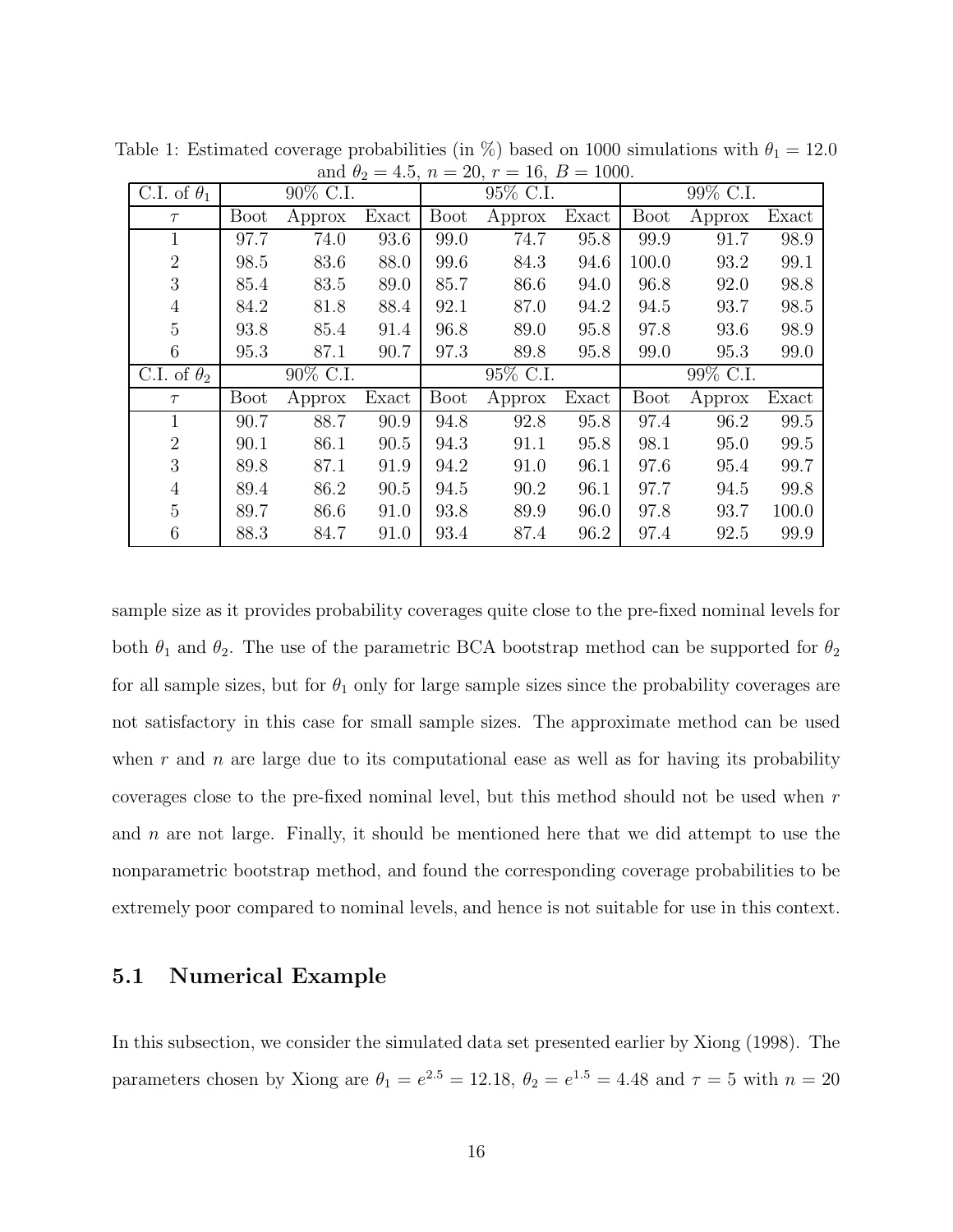| C.I. of $\theta_1$ | 90\% C.I.   |           |       | <br>95\% C.I. |           |       | 99\% C.I.   |           |       |
|--------------------|-------------|-----------|-------|---------------|-----------|-------|-------------|-----------|-------|
| $\tau$             | <b>Boot</b> | Approx    | Exact | <b>Boot</b>   | Approx    | Exact | <b>Boot</b> | Approx    | Exact |
| 1                  | 97.0        | 86.4      | 95.0  | 98.4          | 86.6      | 98.8  | 99.6        | 93.3      | 100.0 |
| $\overline{2}$     | 81.1        | 84.4      | 90.4  | 91.6          | 88.2      | 93.6  | 96.0        | 93.7      | 99.1  |
| 3                  | 89.4        | 88.7      | 89.2  | 93.0          | 91.1      | 94.5  | 98.4        | 95.7      | 98.7  |
| $\overline{4}$     | 95.8        | 86.9      | 90.7  | 97.9          | 90.2      | 95.1  | 99.2        | 95.4      | 99.1  |
| 5                  | 94.1        | 89.6      | 89.4  | 97.1          | 92.5      | 94.8  | 99.4        | 95.8      | 98.7  |
| 6                  | 94.0        | 88.3      | 90.3  | 96.7          | 91.7      | 95.9  | 98.2        | 96.2      | 98.7  |
| C.I. of $\theta_2$ |             | 90\% C.I. |       |               | 95\% C.I. |       |             | 99\% C.I. |       |
| $\tau$             | <b>Boot</b> | Approx    | Exact | <b>Boot</b>   | Approx    | Exact | <b>Boot</b> | Approx    | Exact |
| 1                  | 90.1        | 88.8      | 89.9  | 94.4          | 93.1      | 94.3  | 96.2        | 96.6      | 98.6  |
| $\overline{2}$     | 88.5        | 87.0      | 88.4  | 93.5          | 92.4      | 94.0  | 98.4        | 96.4      | 99.1  |
| 3                  | 89.2        | 87.7      | 88.9  | 94.4          | 92.3      | 94.6  | 98.3        | 96.3      | 99.4  |
| $\overline{4}$     | 89.6        | 85.6      | 90.1  | 95.1          | 89.4      | 94.2  | 98.6        | 94.9      | 99.8  |
| $\overline{5}$     | 89.4        | 88.4      | 90.3  | 94.0          | 91.8      | 95.7  | 98.1        | 95.6      | 99.6  |
| 6                  | 89.3        | 85.8      | 91.8  | 93.9          | 90.0      | 96.5  | 97.1        | 94.8      | 99.6  |

Table 2: Estimated coverage probabilities (in %) based on 1000 simulations with  $\theta_1 = 12.0$ and  $\theta_2 = 4.5$ ,  $n = 35$ ,  $r = 28$ ,  $B = 1000$ .

Table 3: Simulated Sample presented by Xiong (1998)

| Stress level                | Failure Time |             |      |                          |      |       |
|-----------------------------|--------------|-------------|------|--------------------------|------|-------|
| $\theta_{1}$<br>$= e^{4.5}$ | 2.01         | $\mid$ 3.60 | 4.12 | 4.34                     |      |       |
| $\theta_2=e^{1.5}$          | 5.04         |             |      | $5.94 \pm 6.68 \pm 7.09$ | 7.17 | 7.49  |
|                             |              | 8.23        | 8.24 | 8.25                     | 8.69 | 12.05 |

and  $r = 16$ . The data is presented in Table 3.

In this example, we have  $n_1 = 4$  and  $n_2 = r - n_1 = 12$ . To illustrate the estimation procedure here, the MLEs of  $\theta_1$  and  $\theta_2$  are found from (2.5) and (2.6) to be  $\hat{\theta}_1 = 23.5175$  and  $\hat{\theta}_2 = 5.0558$ , respectively. The estimates match the values obtained by Xiong (1998) using the log-linear link. We also provide confidence intervals for the parameters using the three methods in Table 4. From the results, it is seen that the exact confidence intervals are wider in general than the other two intervals. It is also seen that the approximate method always provide narrower confidence intervals while the BCA bootstrap method provides sometimes narrower and at other times wider confidence intervals. This is so because the coverage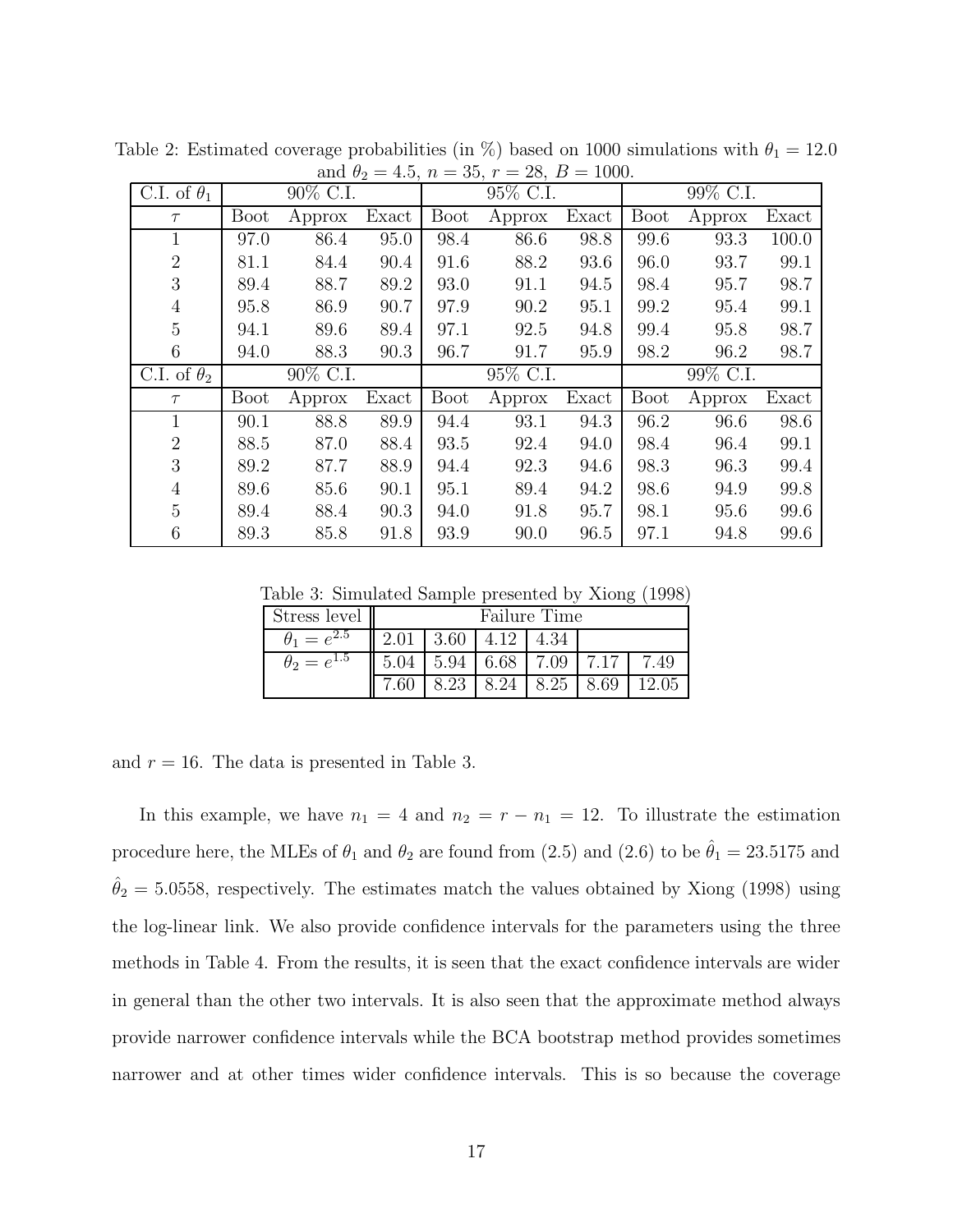|                | C.I. for $\theta_1$ |                |                |  |  |
|----------------|---------------------|----------------|----------------|--|--|
|                | $90\%$              | $95\%$         | 99%            |  |  |
| Bootstrap C.I. | (7.78, 34.05)       | (6.03, 34.05)  | (4.03, 34.05)  |  |  |
| Approx C.I     | (0.00, 35.66)       | (0.00, 39.36)  | (0.00, 46.60)  |  |  |
| Exact C.I.     | (11.70, 72.95)      | (10.35, 94.78) | (8.26, 168.97) |  |  |
|                | C.I. for $\theta_2$ |                |                |  |  |
|                | $90\%$              | $95\%$         | 99\%           |  |  |
| Bootstrap C.I. | (5.76, 11.43)       | (5.51, 12.80)  | (4.90, 13.72)  |  |  |
| Approx C.I     | (2.66, 7.46)        | (2.20, 7.92)   | (1.27, 8.82)   |  |  |
| Exact C.I.     | (3.33, 8.80)        | (3.07, 9.86)   | (2.64, 12.53)  |  |  |

Table 4: Interval Estimation for the Simulated Sample presented by Xiong (1998)

probabilities for the approximate method are significantly lower than the nominal levels while those of the bootstrap method are sometimes lower and at other times larger than the nominal levels (see Tables 1 and 2).

We also note from Table 4 that the confidence intervals for  $\theta_2$  are considerably narrower than those for  $\theta_1$ . The primary reason for this is that when  $\tau$  is small relative to  $\theta_1$  (as in the present example), we expect relatively small (large) numbers of failures to occur before (after)  $\tau$ , thus resulting in high (low) variability in the estimation of  $\theta_1$  ( $\theta_2$ ).

Finally, it is important to mention that all the confidence intervals presented in Table 4 are unconditional in the sense that they are based on  $n_1$  being a random variable taking values between 1 and *r*−1. While conditional confidence intervals can instead be constructed based on the given data with the realized value of  $n_1$  (rather than treating it as random) which may indeed be narrower, yet, inference drawn from such intervals will be restricted only to the given data, and not applicable for any future experiments.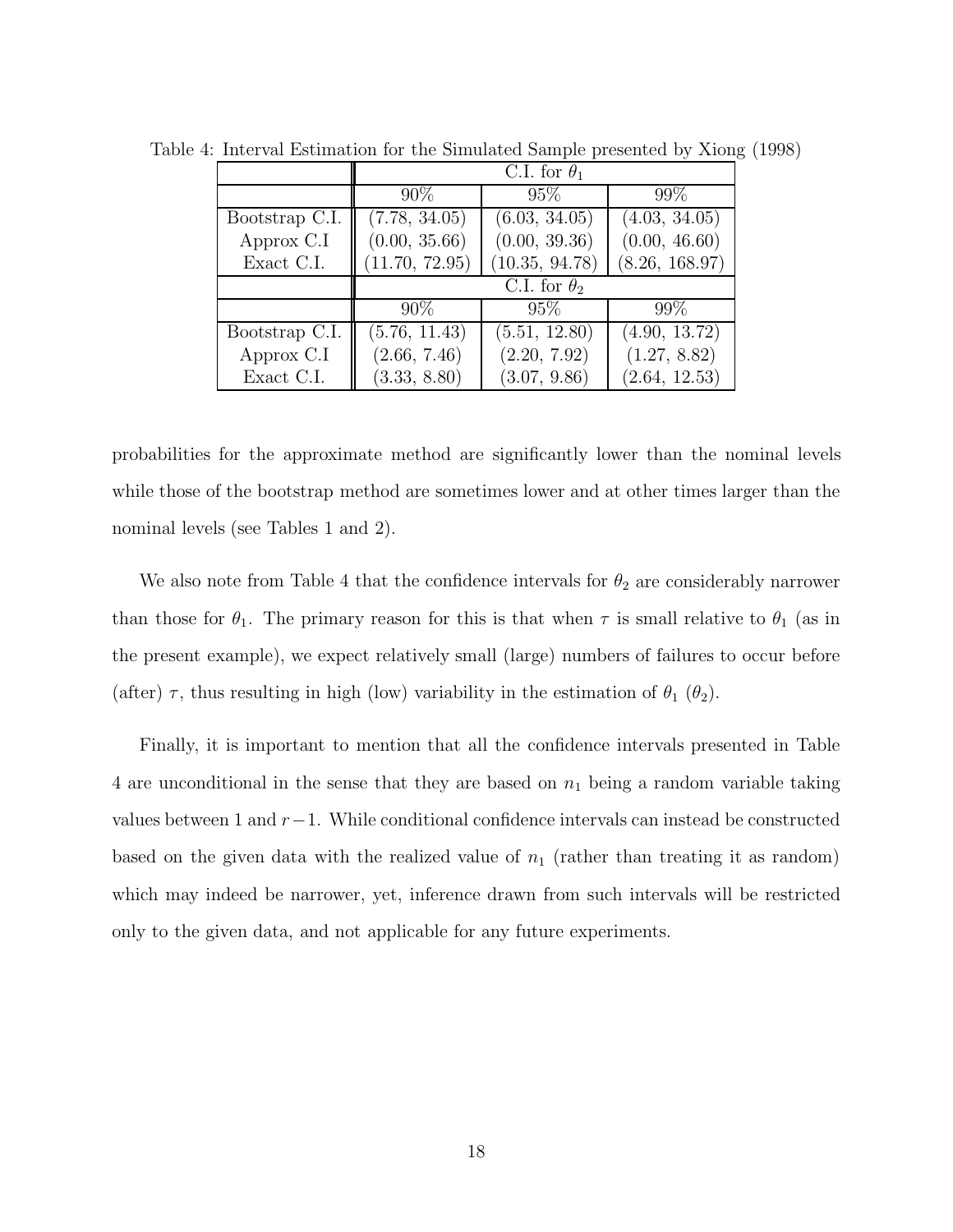## **6 Conclusions**

In this article, we have considered the simple step-stress model when the observed data comes from an exponential distribution under Type-II censoring. We have obtained the MLEs of the exponential parameters and obtained their exact distributions. Several different procedures for constructing confidence intervals have been suggested. Results of a simulation study are presented comparing the performance of the different procedures. A numerical example has been provided to illustrate the methods outlined in this article.

From our simulation study, we recommend the use of the exact method in the case of small sample sizes (*n* up to 50) since the other two methods have unsatisfactory probability coverages in this case (bootstrap being not satisfactory for  $\theta_1$  and approximate method being not satisfactory for both  $\theta_1$  and  $\theta_2$ ). For larger sample sizes, we recommend the approximate method because of its computational ease and also for having its probability coverages close to the pre-fixed level.

## **A Lemmas and Proof of Theorems**

**Lemma 1**: Let  $X_{1:n} < \ldots < X_{n:n}$  be the order statistics of a random sample of size *n* from a continuous distribution with PDF  $f(x)$ . Let *D* denote the number of order statistics less than or equal to some pre-fixed number  $\tau$ . The conditional joint PDF of  $X_{1:n}, \ldots, X_{j:n}$ , given that  $D = j$ , is identical to the joint PDF of all order statistics of size *j* from the right truncated density function

$$
f_{\tau}(t) = \begin{cases} \frac{f(t)}{F(\tau)}; & \text{for } 0 < t < \tau \\ 0 & \text{otherwise,} \end{cases}
$$
 (A.1)

where  $F(.)$  is the distribution function of  $f(.)$ .

**Proof of Lemma 1**: See Arnold, Balakrishnan, and Nagaraja (1992, pp. 23-24).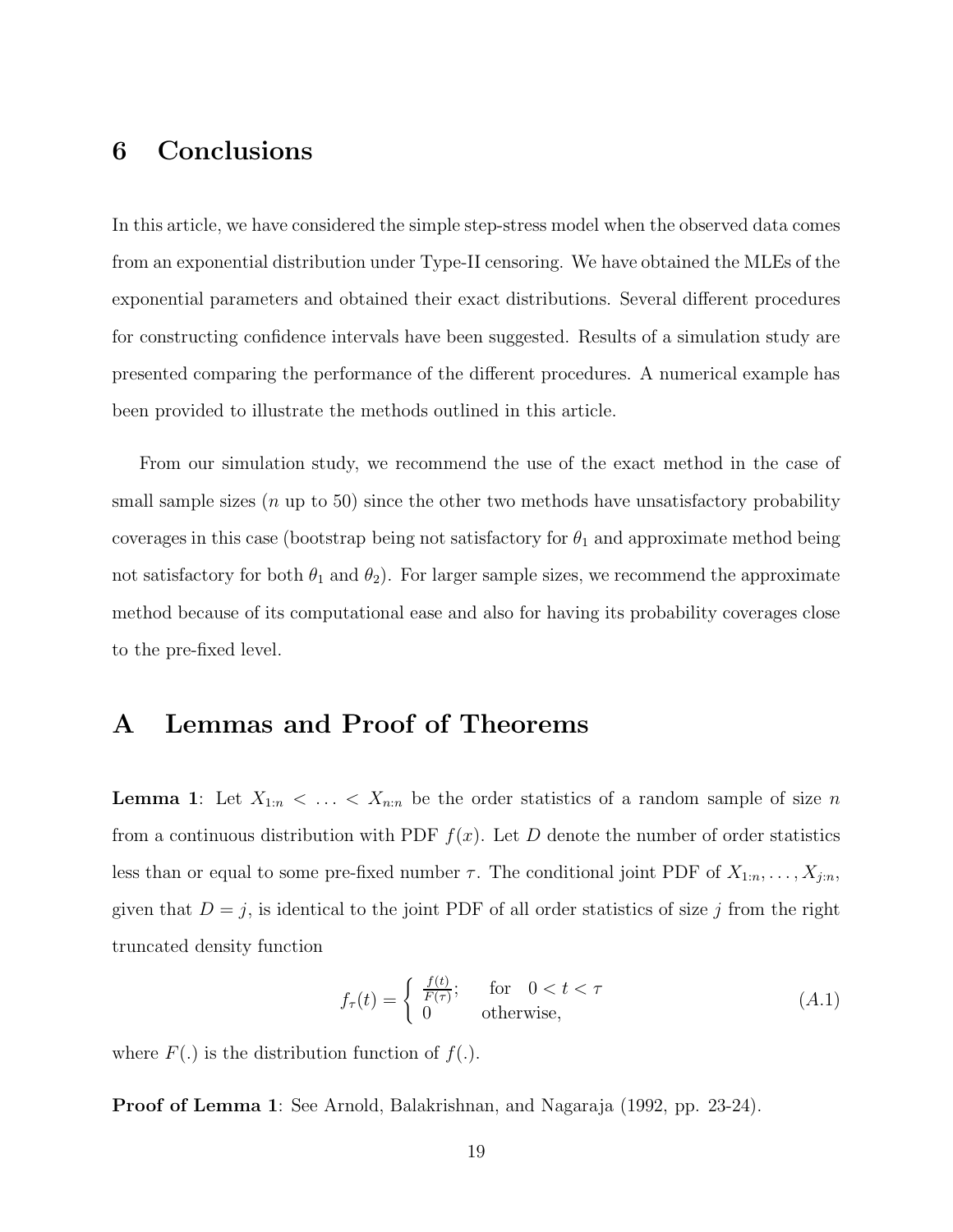**Lemma 2**: Let *Z* be a continuous random variable with PDF

$$
f_Z(z) = \begin{cases} \frac{1}{\theta_1} e^{-\frac{z}{\theta_1}}, & \text{if } 0 < z < \tau \\ 0 & \text{otherwise.} \end{cases} \tag{A.2}
$$

*.*

Then the MGF of *Z* is

$$
M_Z(t) = E(e^{tZ}) = \frac{1 - e^{-\frac{\tau}{\theta_1}(1 - \theta_1 t)}}{(1 - e^{-\frac{\tau}{\theta_1}})(1 - \theta_1 t)}.
$$

**Proof of Lemma 2**: The proof is straightforward.

**Lemma 3**: Let *Y* be a Gamma $(\alpha, \lambda)$ , *i.e.* a gamma random variable with shape parameter *α* and scale parameter *λ*, respectively. The PDF of *Y* is given by

$$
f(y; \alpha, \lambda) = \begin{cases} \frac{\lambda^{\alpha}}{\Gamma(\alpha)} y^{\alpha - 1} e^{-\lambda y} & \text{for } y > 0 \\ 0 & \text{otherwise.} \end{cases}
$$

For any arbitrary constant *A*, the MGF of  $Y + A$  is

$$
M_{Y+A}(t) = e^{tA} \left(1 - \frac{t}{\lambda}\right)^{-\alpha}
$$

**Proof of Lemma 3**: The proof follows readily from the definition of the moment generating function.

**Lemma 4**: Let  $T_{1:n} < \ldots < T_{r:n}$  be the first *r* order statistics from the density function as defined in (2.3). The conditional joint PDF of  $T_{n_1+1:n}, \ldots, T_{r:n}$ , given that  $n_1 = j$ , where  $1 \leq j \leq r-1$  is given by

$$
f_{T_{n_1+1:n}\ldots T_{r:n}|n_1=j}(t_{n_1+1:n},\ldots,t_{r:n})=c_3\frac{1}{\theta_2^{r-j}}e^{-\left\{\left(\frac{t_{n_1+1:n}-\tau}{\theta_2}\right)+\ldots+\left(\frac{t_{r:n}-\tau}{\theta_2}\right)\right\}}e^{-(n-r)\left(\frac{t_{r:n}-\tau}{\theta_2}\right)},
$$

for  $\tau < t_{n_1+1:n} < \ldots < t_{r:n} < \infty$ , where  $c_3$  is the normalizing constant.

**Proof.** Using Lemma 1, it is clear that the conditional joint PDF of  $T_{n_1+1:n} < \ldots < T_{r:n}$ , given that  $0 < t_{1:n} < ... < t_{n_1:n} < \tau$ , is

$$
c_4 \frac{1}{\theta_2^k} e^{-\left(\frac{t_{n_1+1:n}-\tau}{\theta_2}\right)} \dots e^{-\left(\frac{t_{r:n}-\tau}{\theta_2}\right)} e^{-(n-r)\left(\frac{t_{r:n}-\tau}{\theta_2}\right)} \tag{A.3}
$$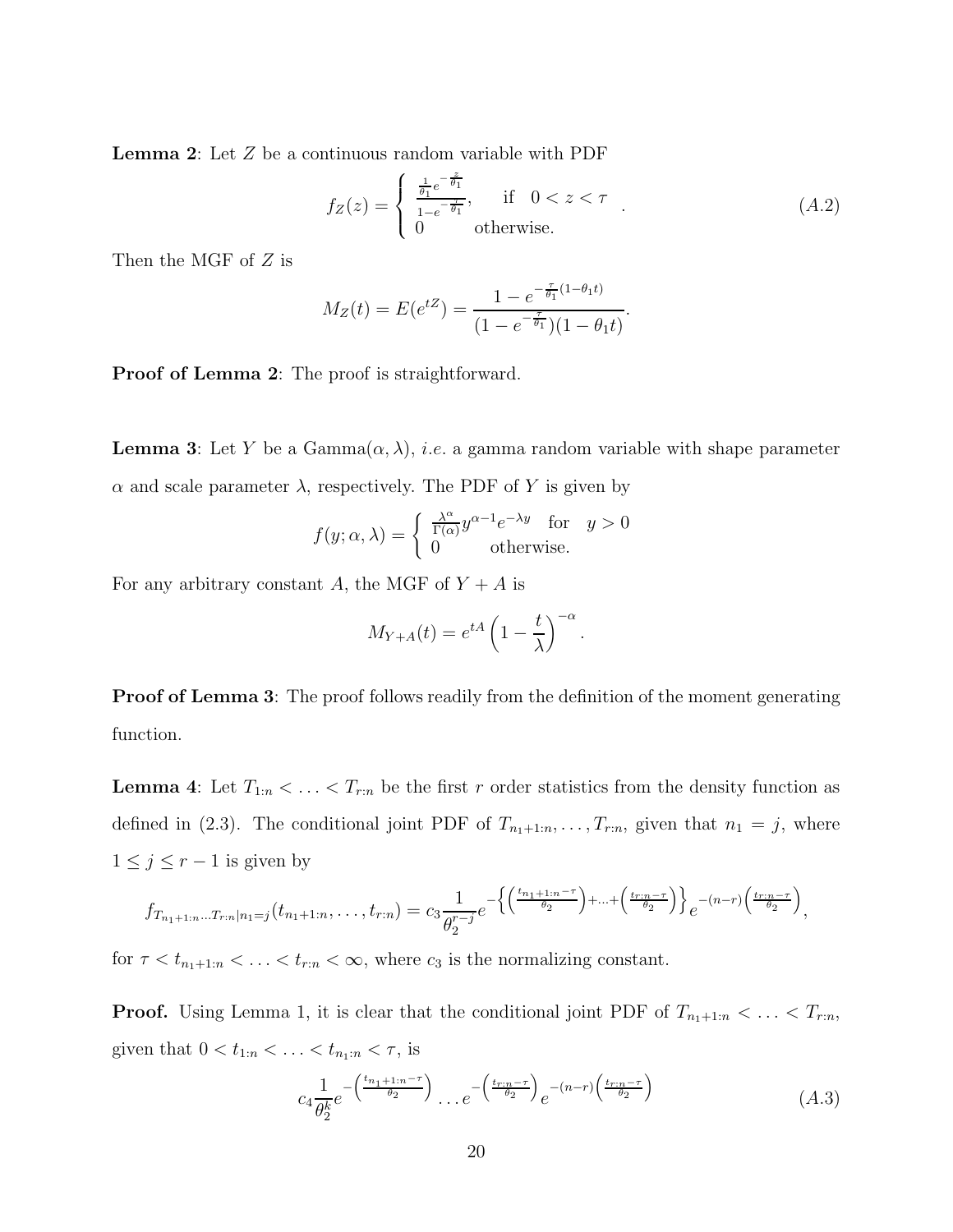for  $\tau < t_{n_1+1:n} < \ldots < t_{r:n} < \infty$ , where  $c_4$  is the normalizing constant.

#### **Lemma 5:**

$$
M_2(t) = \sum_{j=1}^{r-1} \frac{p_{r-j}}{\sum_{i=1}^{r-1} p_i} \left( 1 - \frac{t\theta_2}{j} \right)^{-j}, \tag{A.4}
$$

where  $p_j$ 's are as defined in  $(3.3)$ .

**Proof of Lemma 5** From Lemma 4, and the results on the distribution of spacings of an exponential distribution [see Arnold, Balakrishnan, and Nagaraja (1992, pp. 72-73)], it follows that

$$
E\left(e^{\frac{t\hat{\theta}_2}{\theta_2}}\middle| n_1 = j\right) = \left(1 - \frac{t}{r-j}\right)^{-(r-j)},
$$

which leads to (A.4).

### **Proof of Theorem 1**:

Using Lemma 1 and Lemma 2 and from (2.5) it easily follows that

$$
E\left(e^{t\hat{\theta}_1}|n_1=j\right) = \frac{e^{\frac{t}{j}(n-j)\tau} \left(1 - e^{-\frac{\tau}{\theta_1}\left(1 - \frac{\theta_1 t}{j}\right)}\right)^j}{\left(1 - e^{-\frac{\tau}{\theta_1}}\right)^j \left(1 - \frac{\theta_1 t}{j}\right)^j}.
$$
\n(A.5)

Therefore,

$$
E\left(e^{t\hat{\theta}_1}|1 \leq n_1 \leq r - 1\right) = \frac{1}{\sum_{i=1}^{r-1} p_i} \sum_{j=1}^{r-1} {n \choose j} \frac{e^{-\frac{\tau}{\theta_1}(n-j)} e^{\frac{t}{j}(n-j)\tau} \left(1 - e^{-\frac{\tau}{\theta_1}\left(1 - \frac{\theta_1 t}{j}\right)}\right)^j}{\left(1 - \frac{\theta_1 t}{j}\right)^j}
$$
  
\n
$$
= \frac{1}{\sum_{i=1}^{r-1} p_i} \sum_{j=1}^{r-1} \sum_{k=0}^{j} (-1)^k {n \choose j} {j \choose k} \frac{e^{\frac{t\tau}{j}(n-j+k)} e^{-\frac{\tau}{\theta_1}(n-j+k)}}{\left(1 - \frac{\theta_1 t}{j}\right)^j}
$$
  
\n
$$
= \sum_{j=1}^{r-1} \sum_{k=0}^{j} c_{j,k} e^{\frac{t\tau}{j}(n-j+k)} \left(1 - \frac{\theta_1 t}{j}\right)^{-j}.
$$
 (A.6)

From (A.6), using the inversion theorem of a moment generating function, we compute the conditional PDF of  $\hat{\theta}_1$  given  $1 \leq n_1 \leq r - 1$ . We denote the above conditional PDF as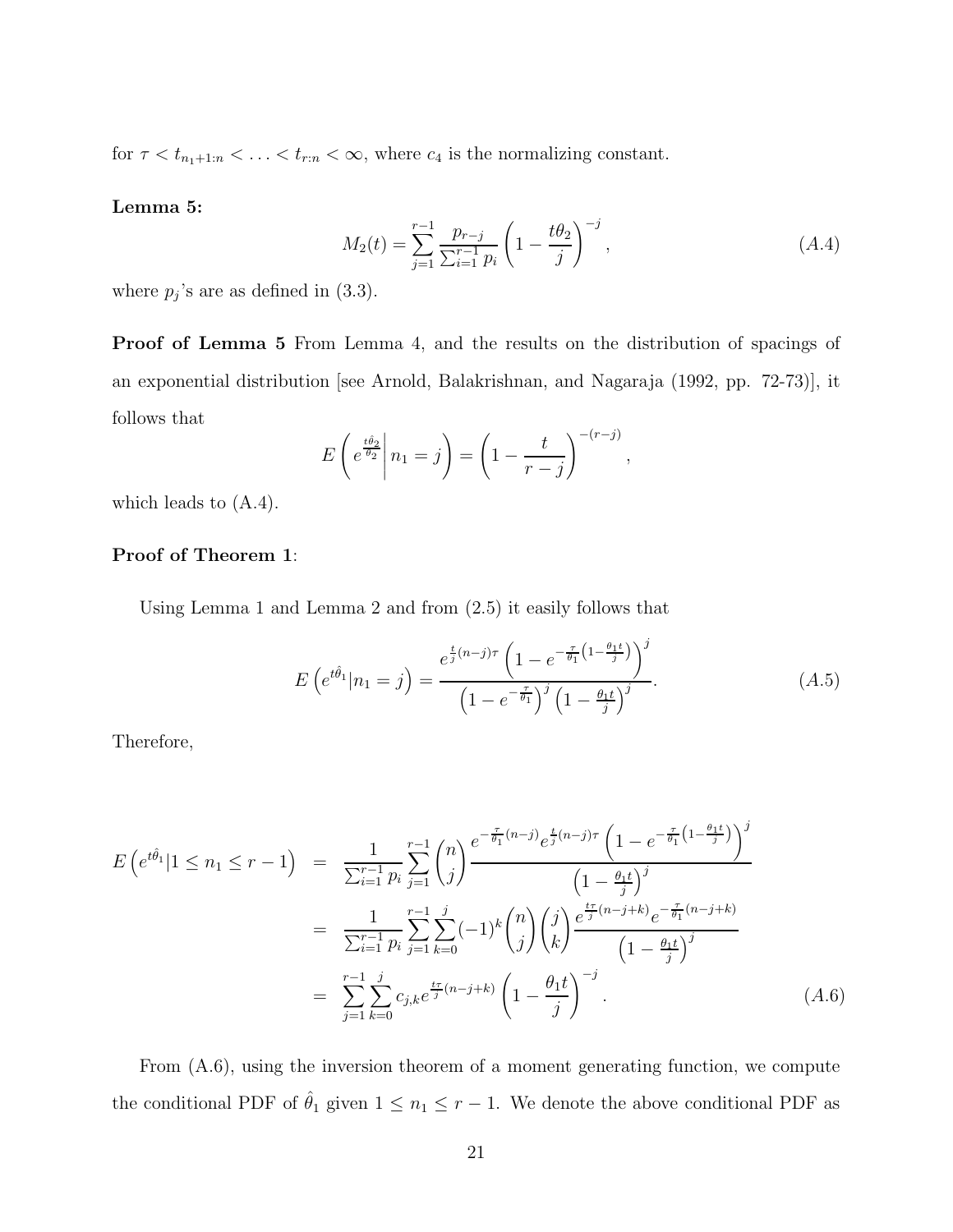$f_{\hat{\theta}_1}(t)$  for brevity. Comparing (A.6) with Lemma 3, we can easily see that the conditional PDF has the form in (3.5).

#### **References**

- Arnold, B.C., Balakrishnan, N. and Nagaraja, H.N. (1992), *A First Course in Order Statistics*, John Wiley & Sons, New York.
- Bagdonavicius, V. and Nikulin, M. (2002), *Accelerated Life Models : Modeling and Statistical Analysis*, Chapman & Hall/CRC Press, Boca Raton, Florida.
- Bai, D.S., Kim, M.S. and Lee, S.H. (1989), "Optimum simple step-stress accelerated life test with censoring", *IEEE Transactions on Reliability*, vol. 38, 528-532.
- Chen, S.M. and Bhattacharya, G.K. (1988), "Exact confidence bound for an exponential parameter under hybrid censoring", *Communications in Statistics - Theory and Methods*, vol. 16, 1857-1870.
- Childs, A., Chandrasekar, B., Balakrishnan, N. and Kundu, D. (2003), "Exact likelihood inference based on Type-I and Type-II hybrid censored samples from the exponential distribution", *Annals of the Institute of Statistical Mathematics*, vol. 55, 319-330.
- DeGroot, M.H. and Goel, P.K. (1979), "Bayesian estimation and optimal design in partially accelerated life testing", *Naval Research Logistics Quarterly*, vol. 26, 223-235.
- Efron, B. and Tibshirani, R. (1993), *An Introduction to the Bootstrap*, Chapman & Hall, New York.
- Gupta, R.D. and Kundu, D. (1998), "Hybrid censoring schemes with exponential failure distribution", *Communications in Statistics- Theory and Methods*, vol. 27, 3065-3083.
- Khamis, I. H. and Higgins, J. J. (1998), "A new model for step-stress testing", *IEEE Transactions on Reliability*, vol. 47, 131-134.